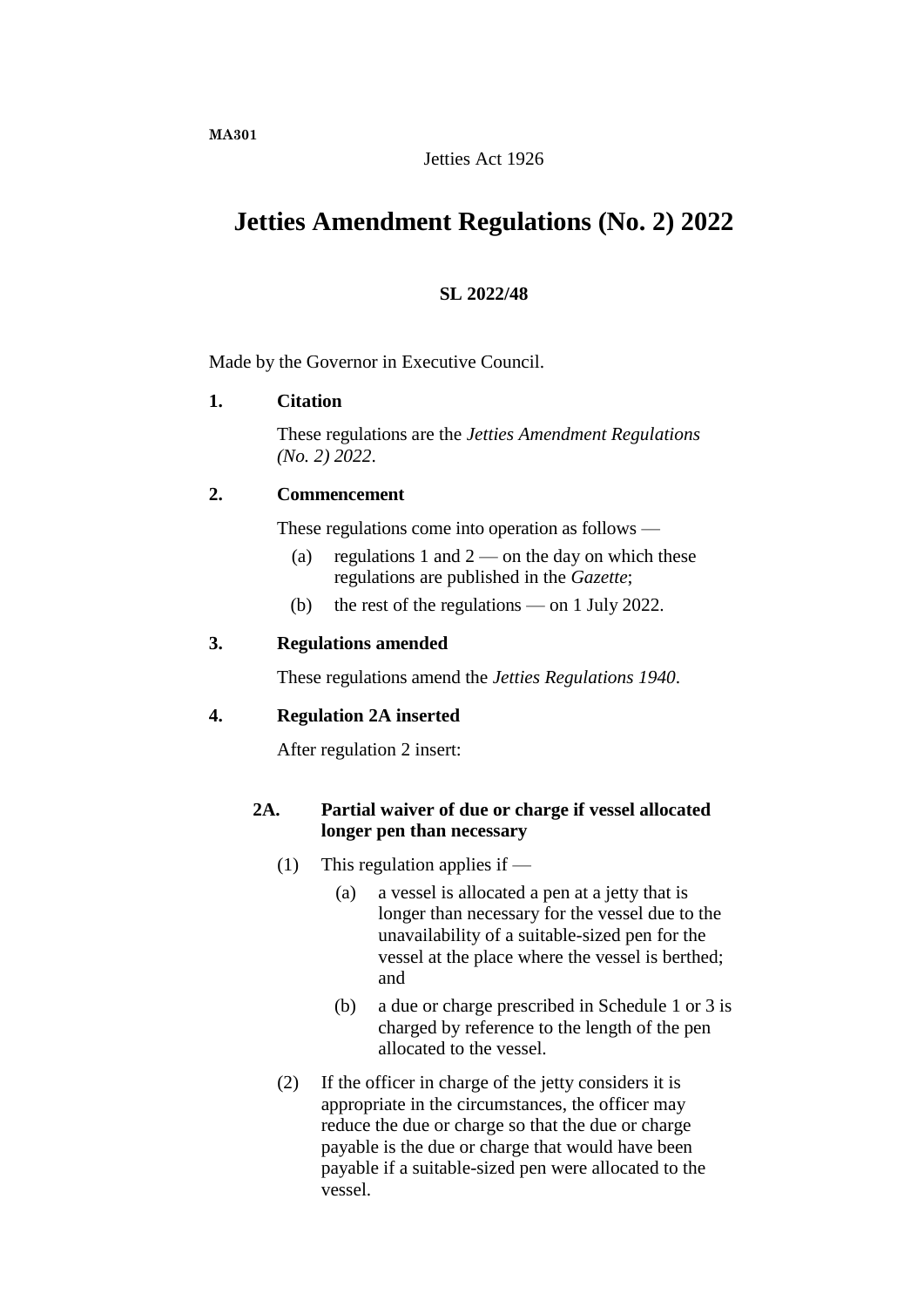# **5. Regulation 3 amended**

(1) In regulation 3(1) delete "In the construction and for the purposes of these regulations, the following terms shall, if not inconsistent with the context or subject-matter, have the respective meanings hereby assigned to them:" and insert:

In these regulations —

- (2) In regulation 3(1) in the definition of *owner*:
	- (a) delete "means —" and insert:

means any of the following —

(b) in paragraph (d) delete "*Consumer Credit (Western Australia) Code*" and insert:

*National Credit Code* (Commonwealth)

- (3) Delete regulation 3(3)(c) and insert:
	- (c) the length of a pen is the length of the pen as determined by the chief executive officer and set out on the Department's website at the time the charge is calculated.

# **6. Regulation 67DD amended**

- (1) In regulation 67DD delete the definition of *item 1*, *item 2* or *item 3*.
- (2) In regulation 67DD insert in alphabetical order:

*item 1* means item 1 in the Table to Schedule 1 clause 10(2);

*item 2* means item 2 in the Table to Schedule 1 clause  $10(2)$ ;

*item 3* means item 3 in the Table to Schedule 1 clause 10(2).

# **7. Regulation 105L amended**

Delete regulation 105L(2) and insert:

- (2) The following fees are prescribed for a private licence to which this regulation applies —
	- (a) a new licence fee of \$145.90;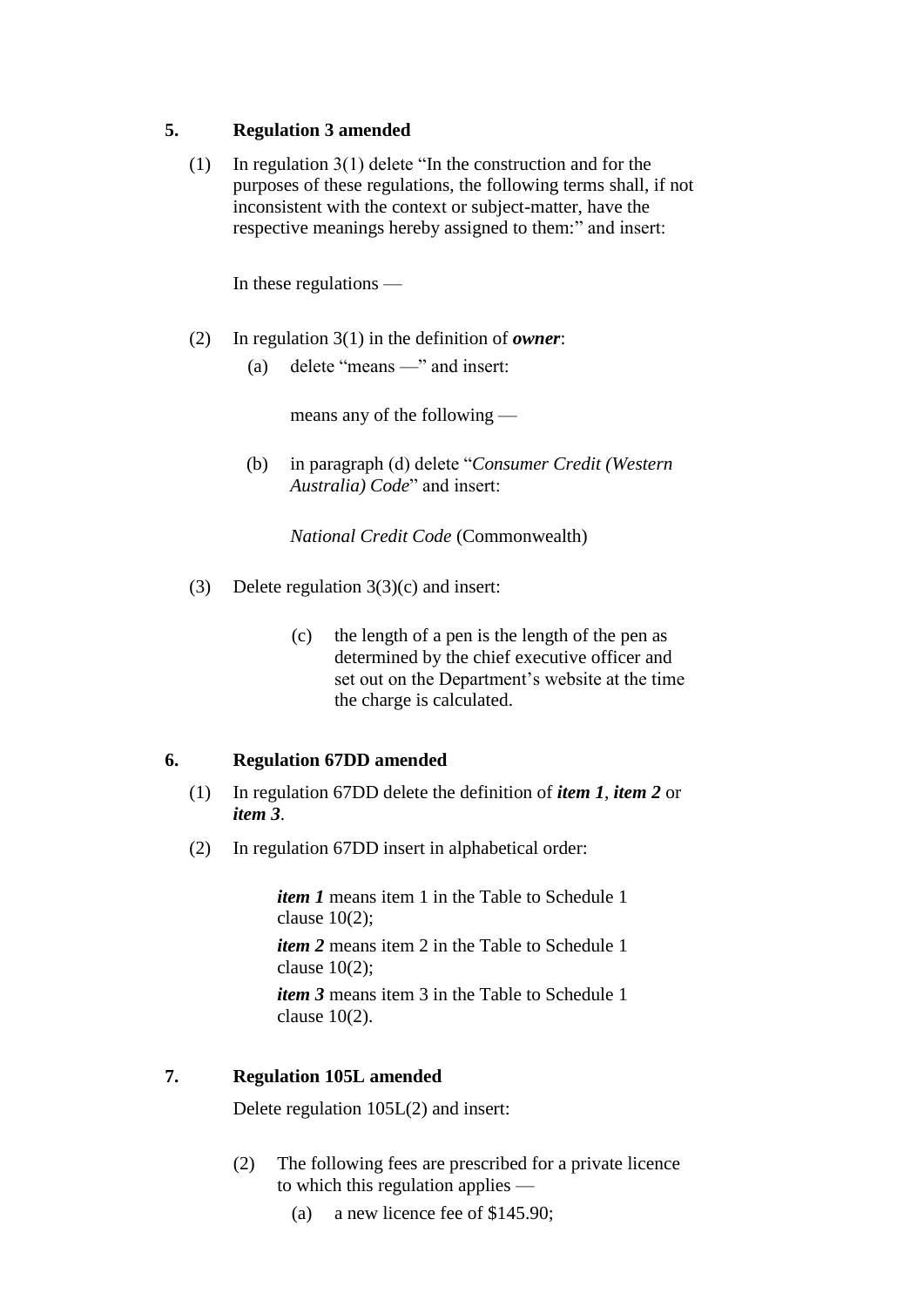- (b) a replacement licence fee of \$145.90;
- (c) an amended licence fee of \$141.65;
- (d) an annual licence fee of \$49.30.

### **8. Regulation 105M amended**

- (1) Delete regulation 105M(2) and insert:
	- (2) Subject to subregulations (3) and (4), the following fees are prescribed for a private licence to which this regulation applies —
		- (a) a new licence fee of \$657.40;
		- (b) a replacement licence fee of \$424.90;
		- (c) an amended licence fee of \$141.65;
		- (d) an annual licence fee of \$150.15.
- (2) Delete regulation 105M(4) and insert:
	- (4) The following fees are prescribed for each private licence —
		- (a) a new licence fee of \$584.95;
		- (b) a replacement licence fee of \$424.90;
		- (c) an amended licence fee of \$141.65;
		- (d) an annual licence fee of \$75.20.

# **9. Regulation 105N amended**

- (1) Delete regulation 105N(2) and insert:
	- (2) Subject to subregulations (3) to (5), the following fees are prescribed for a private licence to which this regulation applies —
		- (a) a new licence fee of \$1 386.60;
		- (b) a replacement licence fee of \$1 036.20;
		- (c) an amended licence fee of \$141.65;
		- (d) an annual licence fee of \$760.95.
- (2) Delete regulation 105N(4) and (5) and insert:
	- (4) If the private licence authorises more than 10 berths, but no more than 20 berths, the following fees are prescribed for the licence —
		- (a) a new licence fee of \$2 032.10;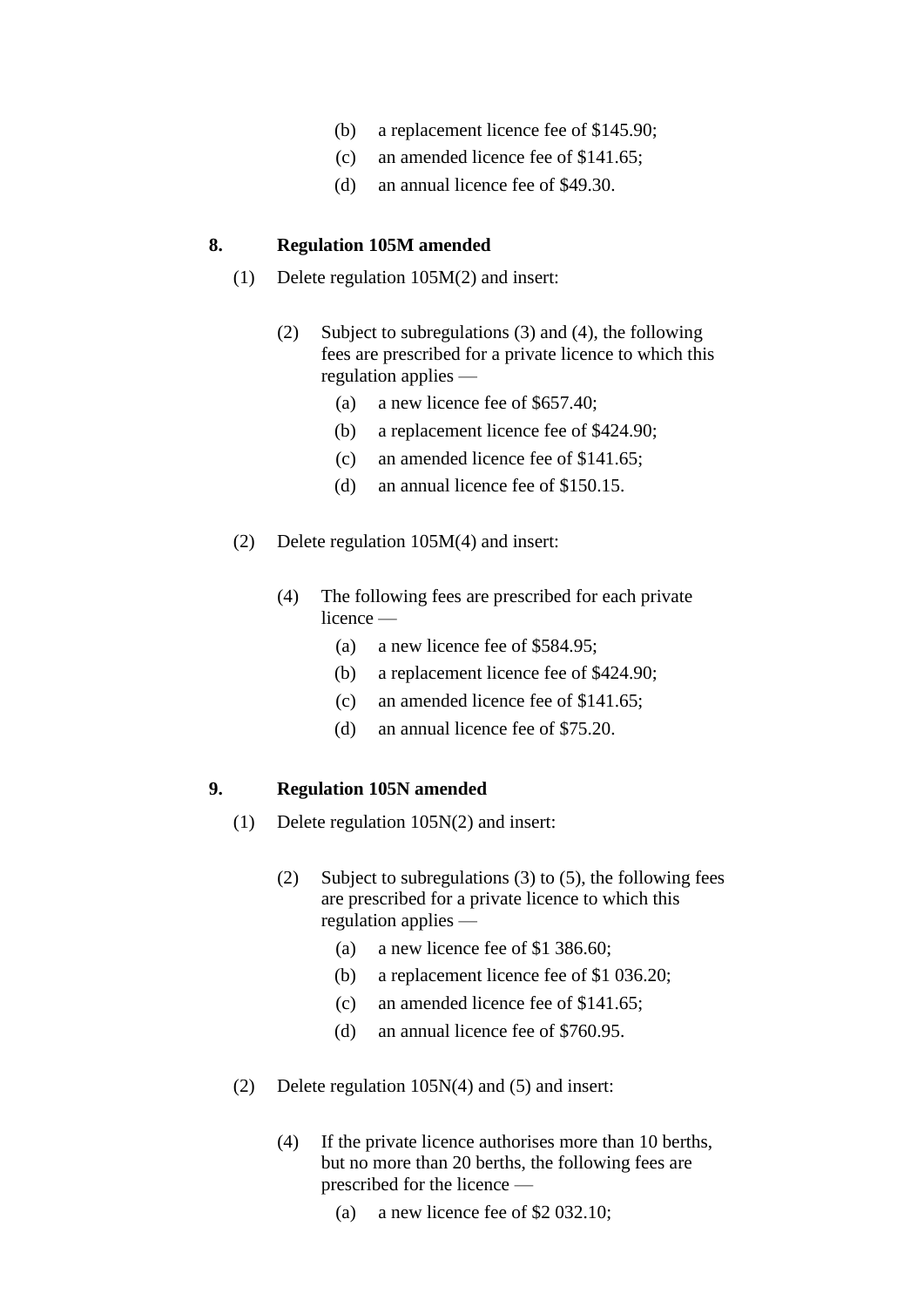- (b) a replacement licence fee of \$1 036.20;
- (c) an amended licence fee of \$141.65;
- (d) an annual licence fee of \$1 140.80.
- (5) If the private licence authorises more than 20 berths, the following fees are prescribed for the licence —
	- (a) a new licence fee of \$2 679.90;
	- (b) a replacement licence fee of \$1 036.20;
	- (c) an amended licence fee of \$141.65;
	- (d) an annual licence fee of \$1 521.05.

### **10. Regulations 105O and 105P replaced**

Delete regulations 105O and 105P and insert:

### **105O. Fuel pipeline licence**

The following fees are prescribed for a fuel pipeline licence —

- (a) a new licence fee of \$1 525.25;
- (b) a replacement licence fee of \$1 138.80;
- (c) an amended licence fee of \$155.80;
- (d) an annual licence fee of \$837.05.

# **105P. Local government public licence**

The following fees are prescribed for a local government public licence —

- (a) a new licence fee of \$98.45;
- (b) a replacement licence fee of \$98.45;
- (c) an amended licence fee of \$141.65;
- (d) an annual licence fee of \$43.70.

### **11. Schedule 1 clause 1 replaced**

Delete Schedule 1 clause 1 and insert:

### **1. Standard rates for this Schedule**

In this Schedule, the following rates are standard rates —

#### **Rate 1: a casual daily rate of \$8.00 per metre of the vessel's length**

Typically used to calculate the standard daily rate for casual use of a pen or alongside berth (whether or not the alongside berth is on a service jetty) for a commercial vessel.

#### **Rate 2: a casual daily rate of \$57.00**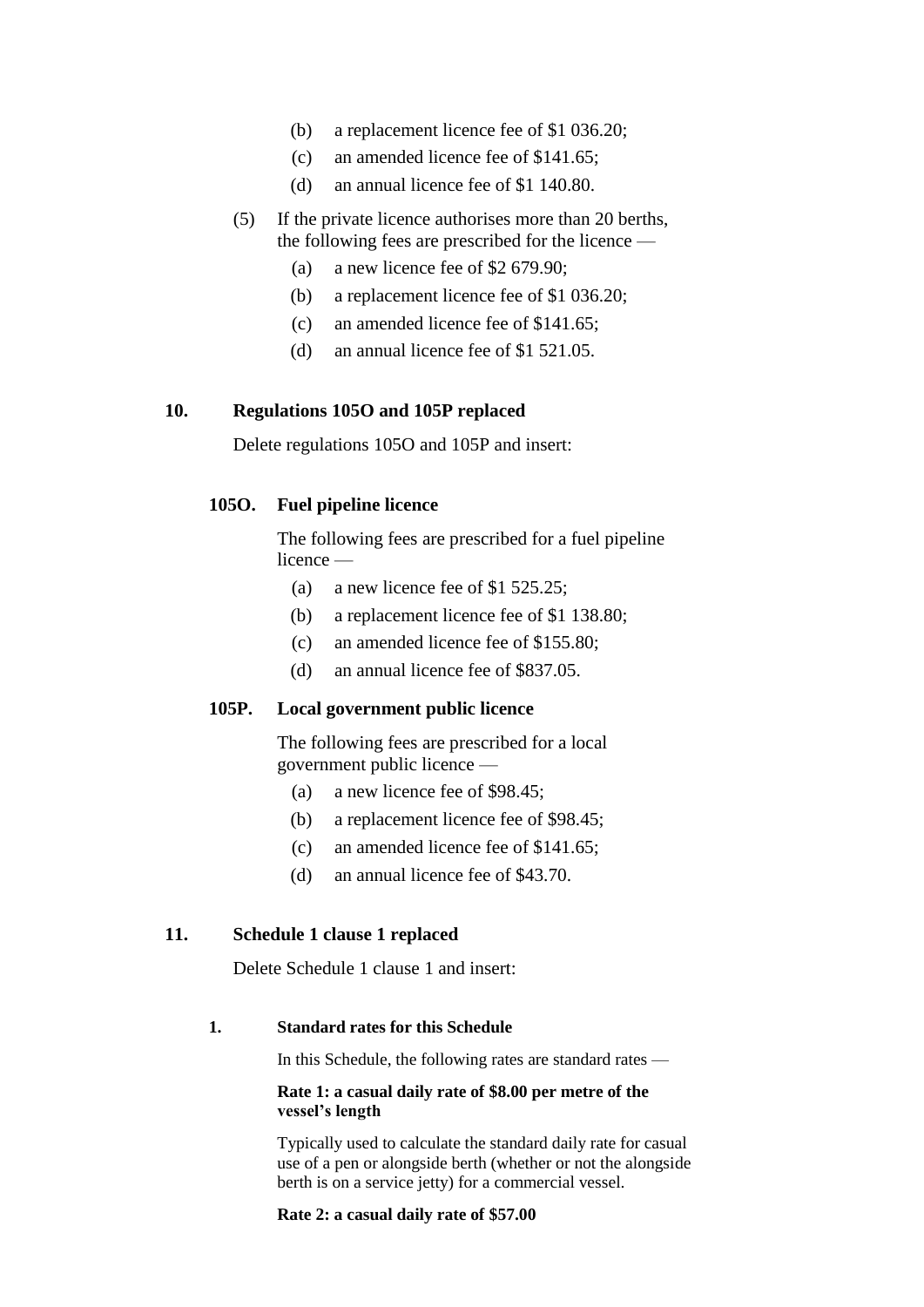Typically used to calculate the standard daily rate for casual use of a pen or alongside berth (whether or not the alongside berth is on a service jetty) for a recreational vessel.

### **Rate 3: an annual rate of \$91.40 per metre of the vessel's length**

Typically used to calculate the standard annual rate for short term use of a service jetty for a vessel (other than service vessels at certain places).

### **12. Schedule 1 Divisions 2 and 3 replaced**

Delete Schedule 1 Divisions 2 and 3 and insert:

### **Division 2 — Dues and charges for specified places**

#### **5. Albany, Albany Waterfront Marina**

- (1) This clause applies to the Albany Waterfront Marina at Albany.
- (2) The berthing dues payable are set out in the Table.

| <b>Item</b>    | Type of use                                                                                                                                                   | \$     |
|----------------|---------------------------------------------------------------------------------------------------------------------------------------------------------------|--------|
| $1_{\cdot}$    | For the use, other than casual daily use, of a floating<br>pen with a walkway, an amount calculated per metre<br>of the pen's length using the annual rate of | 665.30 |
| 2.             | For the use, other than casual daily use, of a fixed<br>alongside berth, an amount calculated per metre of<br>the vessel's length using the annual rate of    | 531.90 |
| 3.             | For the use, other than casual daily use, of a floating<br>alongside berth, an amount calculated per metre of<br>the vessel's length using the annual rate of | 665.30 |
| 4.             | For the casual daily use of a pen or alongside<br>$berth$ —                                                                                                   |        |
|                | by a commercial vessel, an amount calculated<br>using standard Rate 1                                                                                         |        |
|                | by a recreational vessel, an amount calculated<br>using standard Rate 2                                                                                       |        |
| 5 <sub>1</sub> | For the short term use of a service jetty, an amount<br>calculated using standard Rate 3                                                                      |        |
| 6.             | <b>Albany, Emu Point Boat Harbour</b>                                                                                                                         |        |

- (1) This clause applies to the Emu Point Boat Harbour at Albany.
- (2) The berthing dues payable are set out in the Table.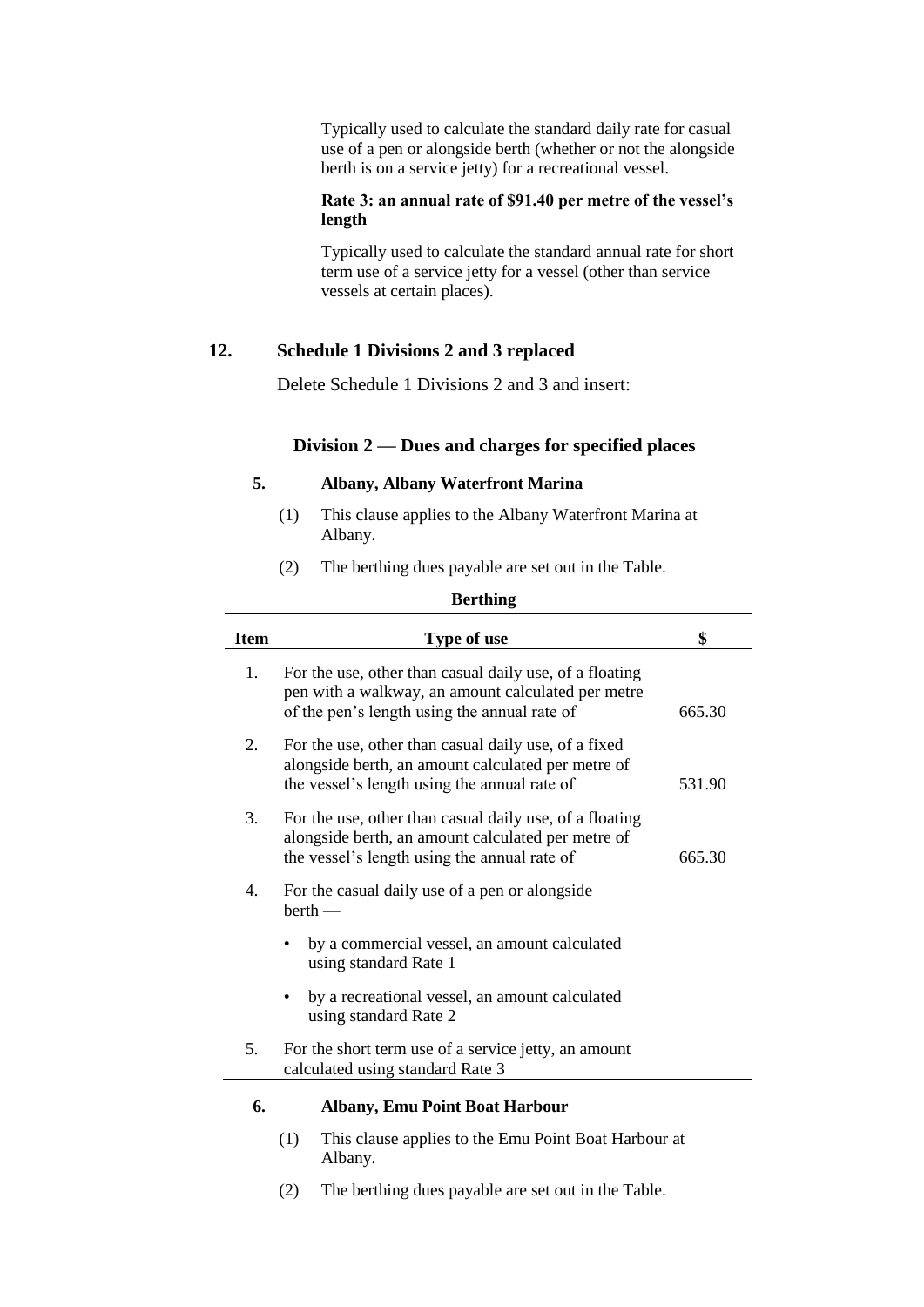# **Berthing**

| <b>Item</b>     | <b>Type of use</b>                                                                                                                                            | \$     |  |
|-----------------|---------------------------------------------------------------------------------------------------------------------------------------------------------------|--------|--|
| 1.              | For the use, other than casual daily use, of a fixed<br>pen without a walkway, an amount calculated per<br>metre of the pen's length using the annual rate of | 348.40 |  |
| 2.              | For the use, other than casual daily use, of a fixed<br>alongside berth, an amount calculated per metre of<br>the vessel's length using the annual rate of    | 419.60 |  |
| 3.              | For the casual daily use of a pen or alongside<br>$berth$ —                                                                                                   |        |  |
|                 | by a commercial vessel, an amount calculated<br>using standard Rate 1                                                                                         |        |  |
|                 | by a recreational vessel, an amount calculated<br>using standard Rate 2                                                                                       |        |  |
| 4.              | For the short term use of a service jetty, an amount<br>calculated using standard Rate 3                                                                      |        |  |
| 7.              | <b>Augusta Boat Harbour</b>                                                                                                                                   |        |  |
|                 | (1)<br>This clause applies to the Augusta Boat Harbour.                                                                                                       |        |  |
|                 | (2)<br>The berthing dues payable are set out in the Table.                                                                                                    |        |  |
| <b>Berthing</b> |                                                                                                                                                               |        |  |
| <b>Item</b>     | Type of use                                                                                                                                                   | \$     |  |
| 1.              | For the use, other than casual daily use, of a floating<br>restate to recollect our construction of and added to an a                                         |        |  |

| <b>Item</b> | <b>Type of use</b>                                                                                                                                            | \$     |
|-------------|---------------------------------------------------------------------------------------------------------------------------------------------------------------|--------|
| 1.          | For the use, other than casual daily use, of a floating<br>pen with a walkway, an amount calculated per metre<br>of the pen's length using the annual rate of | 665.30 |
| 2.          | For the use, other than casual daily use, of a floating<br>alongside berth, an amount calculated per metre of<br>the vessel's length using the annual rate of | 665.30 |
| 3.          | For the casual daily use of a pen or alongside<br>$berth$ —                                                                                                   |        |
|             | by a commercial vessel, an amount calculated<br>using standard Rate 1                                                                                         |        |
|             | by a recreational vessel, an amount calculated<br>using standard Rate 2                                                                                       |        |
| 4.          | For the short term use of a service jetty, an amount<br>calculated using standard Rate 3                                                                      |        |

# **8. Bremer Bay**

(1) This clause applies to Bremer Bay.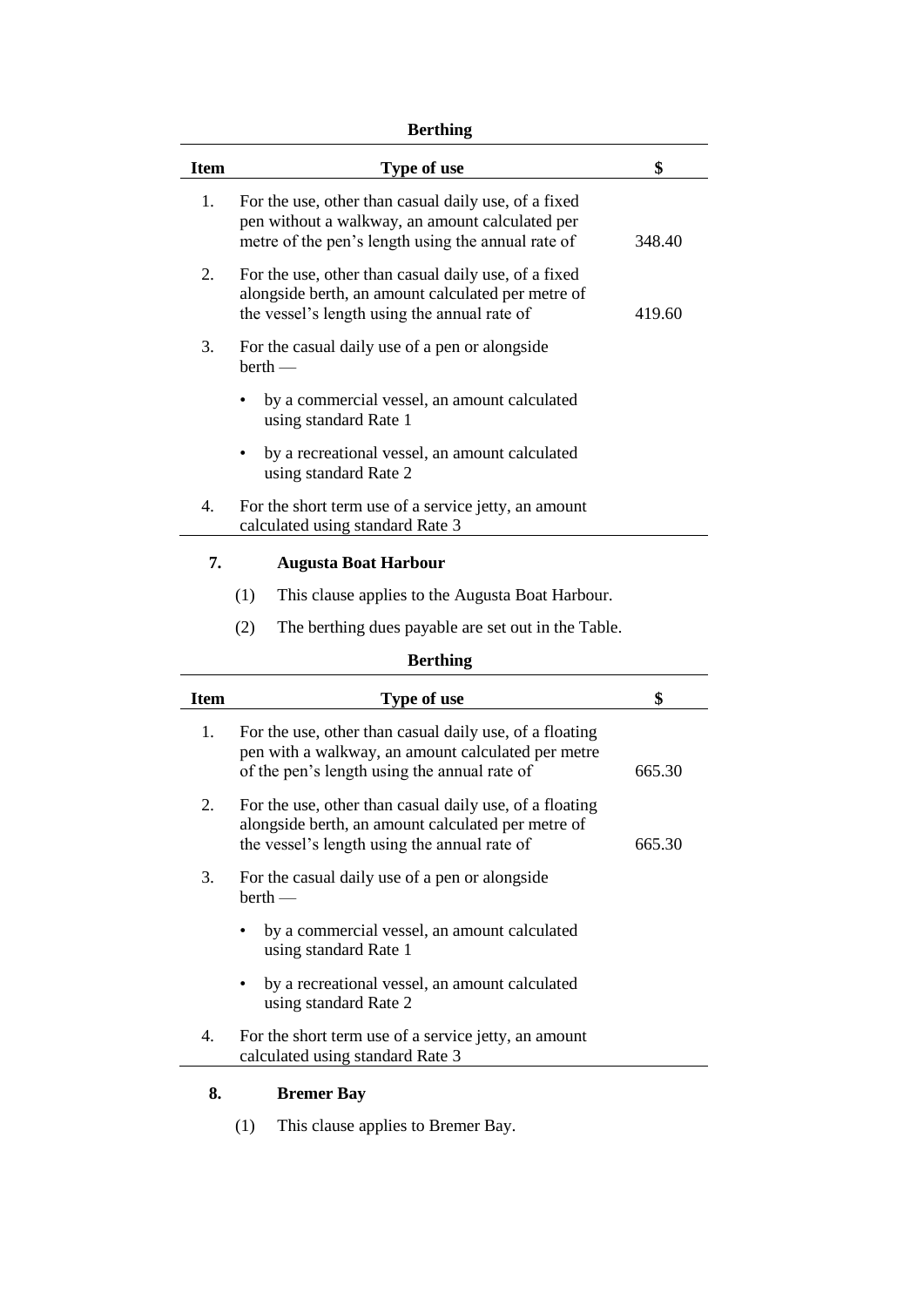(2) The berthing dues payable are set out in the Table.

|             | berunng                                                                                                                                                    |        |
|-------------|------------------------------------------------------------------------------------------------------------------------------------------------------------|--------|
| Item        | <b>Type of use</b>                                                                                                                                         |        |
| 1.          | For the casual daily use of an alongside berth —                                                                                                           |        |
|             | by a commercial vessel, an amount calculated using standard<br>Rate 1                                                                                      |        |
|             | by a recreational vessel, an amount calculated using standard<br>Rate 2                                                                                    |        |
| 2.          | For the short term use of a service jetty by a vessel for which a<br>swing mooring fee has not been paid, an amount calculated using<br>standard Rate 3    |        |
| 9.          | <b>Bunbury, Casuarina Boat Harbour</b>                                                                                                                     |        |
|             | (1)<br>This clause applies to the Casuarina Boat Harbour at<br>Bunbury.                                                                                    |        |
|             | (2)<br>The berthing dues payable are set out in the Table.                                                                                                 |        |
|             | <b>Berthing</b>                                                                                                                                            |        |
| <b>Item</b> | Type of use                                                                                                                                                | \$     |
| 1.          | For the use, other than casual daily use, of a fixed<br>pen with a walkway, an amount calculated per metre<br>of the pen's length using the annual rate of | 542.70 |
| 2.          | For the use, other than casual daily use, of a fixed<br>alongside berth, an amount calculated per metre of<br>the vessel's length using the annual rate of | 542.70 |
| 3.          | For the casual daily use of a pen or alongside<br>$berth$ —                                                                                                |        |
|             | by a commercial vessel, an amount calculated<br>using standard Rate 1                                                                                      |        |
|             | by a recreational vessel, an amount calculated<br>using standard Rate 2                                                                                    |        |
| 4.          | For the short term use of a service jetty, an amount<br>calculated using standard Rate 3                                                                   |        |
| 10.         | <b>Burswood Jetty</b>                                                                                                                                      |        |
|             | This clause applies to Burswood Jetty.<br>(1)                                                                                                              |        |
|             | (2)<br>The berthing dues payable are set out in the Table.                                                                                                 |        |
|             |                                                                                                                                                            |        |

| Item | Type of use                                                                     |            |
|------|---------------------------------------------------------------------------------|------------|
|      | For the exclusive use of Berth 1 under a Berth 1<br>permit, an annual amount of | 16 1 14 50 |
|      | For the casual daily use of $-$                                                 |            |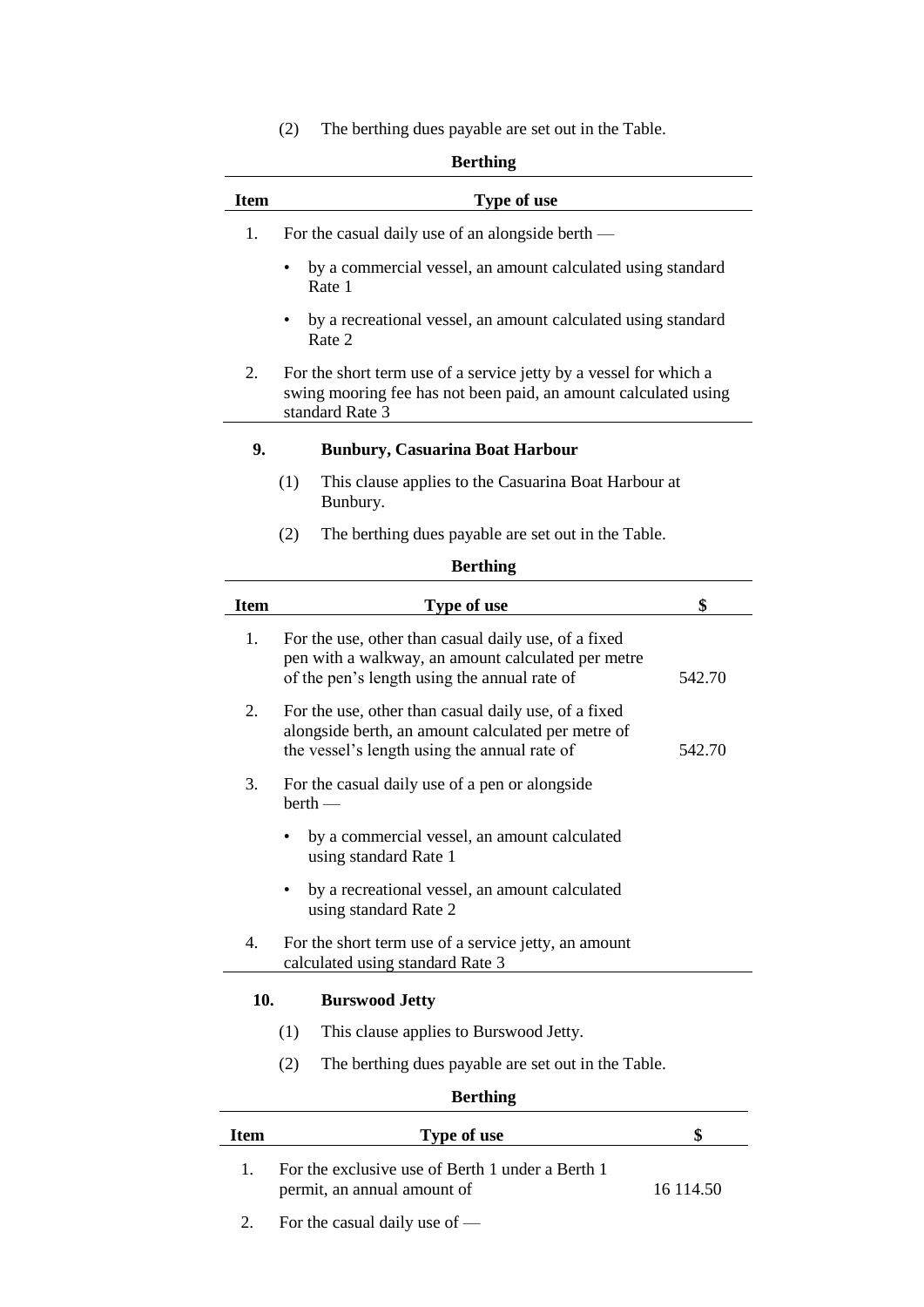| Item | Type of use                                                                                                                                | \$ |
|------|--------------------------------------------------------------------------------------------------------------------------------------------|----|
|      | Berth 1 (otherwise than under a Berth 1 permit)<br>or Berth 2 by a commercial vessel, an amount<br>calculated using standard Rate 1        |    |
|      | Berth 1 (otherwise than under a Berth 1 permit)<br>٠<br>or Berth 3 by a recreational vessel, an amount<br>calculated using standard Rate 2 |    |
| 3.   | For the casual annual use of $-$                                                                                                           |    |
|      | Berth 1 (otherwise than under a Berth 1 permit)<br>٠<br>or Berth 2 by a commercial vessel, an amount<br>calculated using standard Rate 3   |    |
|      | Berth 1 (otherwise than under a Berth 1 permit)<br>or Berth 3 by a recreational vessel, an amount<br>calculated using standard Rate 3      |    |
| 11.  | <b>Carnarvon Boat Harbour</b>                                                                                                              |    |
|      | This clause applies to the Carnarvon Boat Harbour.<br>(1)                                                                                  |    |

(2) The berthing dues payable are set out in the Table.

| <b>Item</b> | Type of use                                                                                                                                                   | \$     |
|-------------|---------------------------------------------------------------------------------------------------------------------------------------------------------------|--------|
| 1.          | For the use, other than casual daily use, of a fixed<br>pen with a walkway, an amount calculated per metre<br>of the pen's length using the annual rate of    | 401.20 |
| 2.          | For the use, other than casual daily use, of a fixed<br>pen without a walkway, an amount calculated per<br>metre of the pen's length using the annual rate of | 366.80 |
| 3.          | For the use, other than casual daily use, of a floating<br>pen with a walkway, an amount calculated per metre<br>of the pen's length using the annual rate of | 696.00 |
| 4.          | For the use, other than casual daily use, of a fixed<br>alongside berth, an amount calculated per metre of<br>the vessel's length using the annual rate of    | 481.30 |
| 5.          | For the use, other than casual daily use, of a floating<br>alongside berth, an amount calculated per metre of<br>the vessel's length using the annual rate of | 696.00 |
| 6.          | For the use, other than casual daily use, of a pile<br>mooring, an amount calculated per metre of the<br>vessel's length using the annual rate of             | 225.30 |
| 7.          | For the casual daily use of a pen, alongside berth or<br>pile mooring by a commercial vessel, an amount<br>calculated using standard Rate 1                   |        |
| 8.          | For the casual daily use of a pen, alongside berth or<br>pile mooring by a recreational vessel, an amount<br>calculated using standard Rate 2                 |        |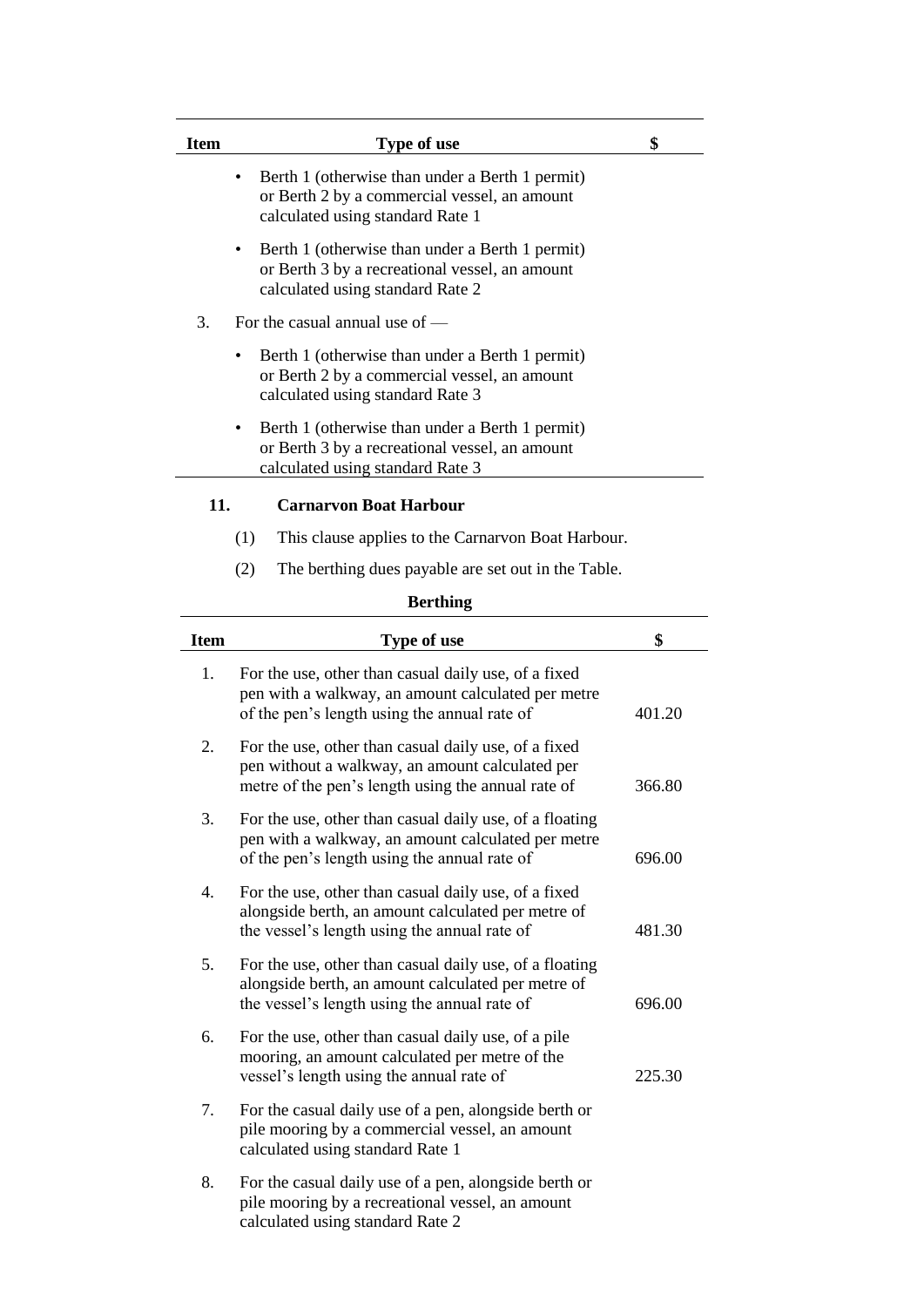| <b>Item</b> | <b>Type of use</b>                                                                                                           | \$ |
|-------------|------------------------------------------------------------------------------------------------------------------------------|----|
| 9.          | For the short term use of a service jetty, an amount<br>calculated using standard Rate 3                                     |    |
| 12.         | <b>Cervantes</b>                                                                                                             |    |
|             | This clause applies to Cervantes.<br>(1)                                                                                     |    |
|             | The berthing dues payable are set out in the Table.<br>(2)                                                                   |    |
|             | <b>Berthing</b>                                                                                                              |    |
| <b>Item</b> | Type of use                                                                                                                  |    |
| 1.          | For the casual daily use of an alongside berth —                                                                             |    |
|             | by a commercial vessel, an amount calculated using standard<br>Rate 1                                                        |    |
|             | by a recreational vessel, an amount calculated using standard<br>Rate 2                                                      |    |
| 2.          | For the short term use of a service jetty, an amount calculated using<br>standard Rate 3                                     |    |
| 13.         | <b>Coral Bay Maritime Facility</b>                                                                                           |    |
|             | (1)<br>This clause applies to the Coral Bay Maritime Facility.                                                               |    |
|             | (2)<br>The berthing dues payable are set out in the Table.                                                                   |    |
|             | <b>Berthing</b>                                                                                                              |    |
| <b>Item</b> | Type of use                                                                                                                  |    |
| 1.          | For the use of an alongside berth —                                                                                          |    |
|             | for short term use by any vessel, an amount calculated using<br>standard Rate 3                                              |    |
|             | for casual daily use by a commercial vessel, an amount<br>calculated using standard Rate 1                                   |    |
| 2.          | For the casual daily use of a pen or alongside berth by a<br>recreational vessel, an amount calculated using standard Rate 2 |    |
| 14.         | <b>Denham Maritime Facility</b>                                                                                              |    |
|             | This clause applies to the Denham Maritime Facility.<br>(1)                                                                  |    |
|             | (2)<br>The berthing dues payable are set out in the Table.                                                                   |    |
|             | <b>Berthing</b>                                                                                                              |    |
| <b>Item</b> | Type of use                                                                                                                  | \$ |
| 1.          | For the use, other than casual daily use, of a fixed<br>pen without a walkway, an amount calculated per                      |    |

2. For the casual daily use of a pen or alongside berth —

metre of the pen's length using the annual rate of 454.50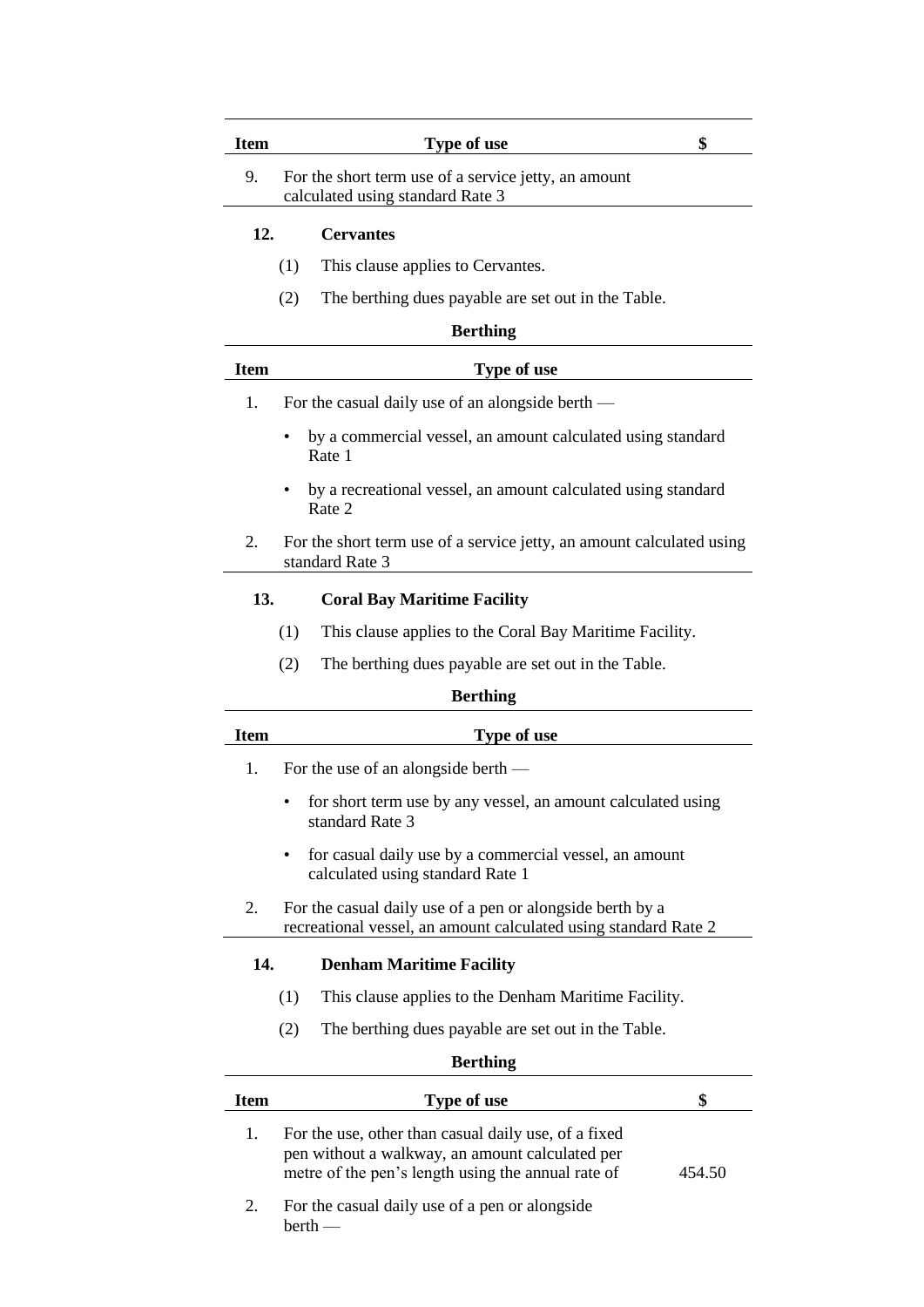| Item | Type of use                                                                              | \$ |
|------|------------------------------------------------------------------------------------------|----|
|      | by a commercial vessel, an amount calculated<br>using standard Rate 1                    |    |
|      | by a recreational vessel, an amount calculated<br>using standard Rate 2                  |    |
| 3.   | For the short term use of a service jetty, an amount<br>calculated using standard Rate 3 |    |
| 15.  | <b>Esperance, Bandy Creek Boat Harbour</b>                                               |    |
|      | This clause applies to the Bandy Creek Boat Harbour at<br>(1)<br>Esperance.              |    |

(2) The berthing dues payable are set out in the Table.

| <b>Item</b> | Type of use                                                                                                                                                   | \$     |
|-------------|---------------------------------------------------------------------------------------------------------------------------------------------------------------|--------|
| 1.          | For the use, other than casual daily use, of a fixed<br>pen without a walkway, an amount calculated per<br>metre of the pen's length using the annual rate of | 340.30 |
| 2.          | For the use, other than casual daily use, of a fixed<br>alongside berth, an amount calculated per metre of<br>the vessel's length using the annual rate of    | 489.40 |
| 3.          | For the casual daily use of a pen or alongside<br>$berth$ —                                                                                                   |        |
|             | by a commercial vessel, an amount calculated<br>using standard Rate 1                                                                                         |        |
|             | by a recreational vessel, an amount calculated<br>using standard Rate 2                                                                                       |        |
| 4.          | For the short term use of a service jetty, an amount<br>calculated using standard Rate 3                                                                      |        |
| 16.         | <b>Exmouth</b>                                                                                                                                                |        |
|             | This clause applies to Exmouth.<br>(1)                                                                                                                        |        |

- (2) In this clause a reference to a service vessel is a reference to any vessel other than a recreational vessel, Government vessel, tourism vessel or fishing vessel.
- (3) The berthing dues payable are set out in the Table.

| <b>Berthing</b> |                                                                                                                                                                                                                                                |        |  |
|-----------------|------------------------------------------------------------------------------------------------------------------------------------------------------------------------------------------------------------------------------------------------|--------|--|
| Item            | <b>Type of use</b>                                                                                                                                                                                                                             |        |  |
|                 | For the use, other than casual daily use, of a fixed<br>pen with a walkway by a recreational vessel,<br>Government vessel, tourism vessel or fishing vessel,<br>an amount calculated per metre of the pen's length<br>using the annual rate of | 556.80 |  |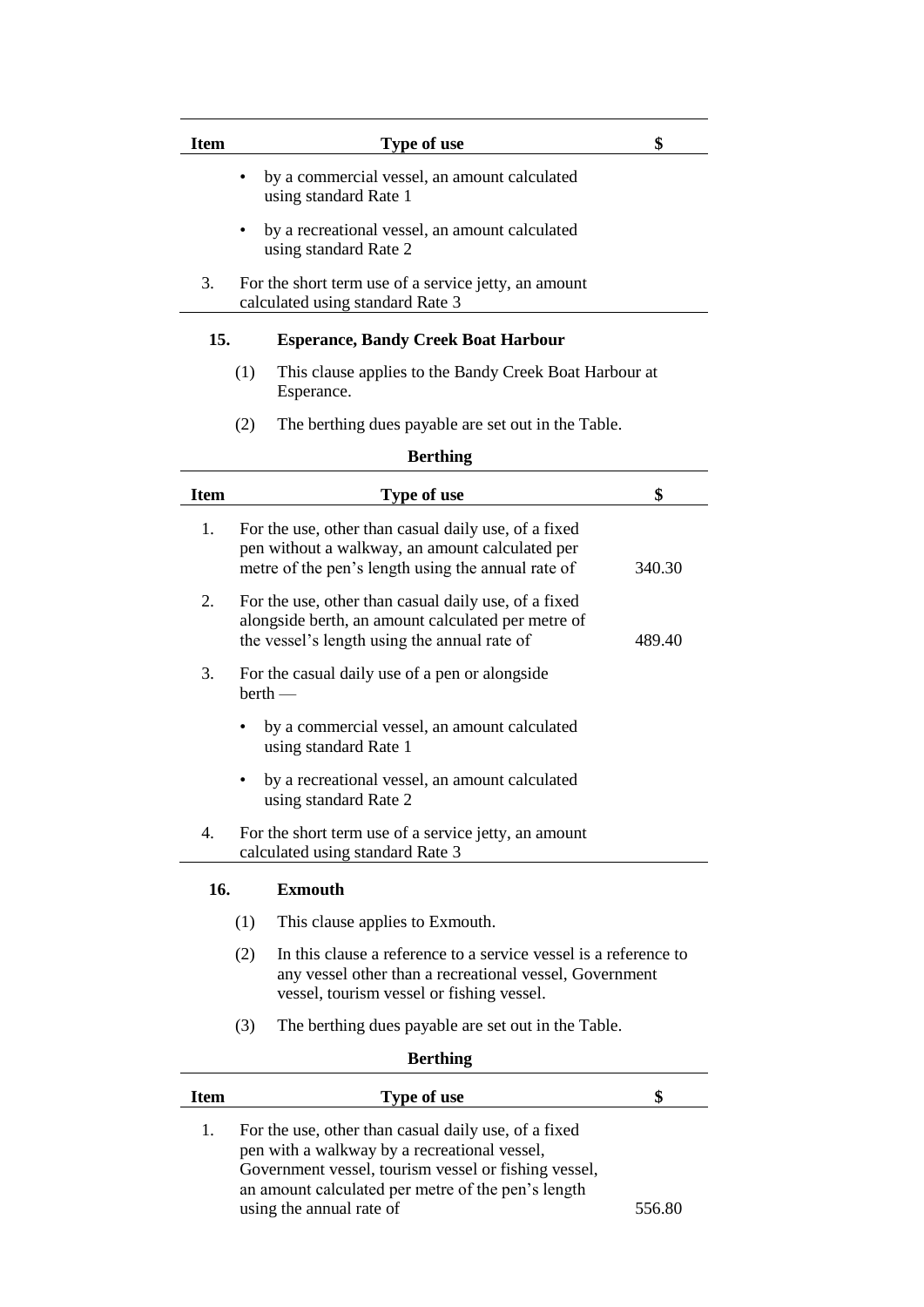| <b>Item</b> | Type of use                                                                                                                                                                                                                                       | \$          |
|-------------|---------------------------------------------------------------------------------------------------------------------------------------------------------------------------------------------------------------------------------------------------|-------------|
| 2.          | For the use, other than casual daily use, of a fixed<br>pen with a walkway by a service vessel, an amount<br>calculated per metre of the pen's length using the<br>annual rate of                                                                 | 765.60      |
| 3.          | For the use, other than casual daily use, of a fixed<br>alongside berth by a recreational vessel, Government<br>vessel, tourism vessel or fishing vessel, an amount<br>calculated per metre of the vessel's length using the<br>annual rate of    | 556.80      |
| 4.          | For the use, other than casual daily use, of a fixed<br>alongside berth by a service vessel, an amount<br>calculated per metre of the vessel's length using the<br>annual rate of                                                                 | 765.60      |
| 5.          | For the use, other than casual daily use, of a floating<br>pen with a walkway by a recreational vessel,<br>Government vessel, tourism vessel or fishing vessel,<br>an amount calculated per metre of the pen's length<br>using the annual rate of | 696.00      |
| 6.          | For the use, other than casual daily use, of a floating<br>pen with a walkway by a service vessel, an amount<br>calculated per metre of the pen's length using the<br>annual rate of                                                              | 904.80      |
| 7.          | For the use, other than casual daily use, of a 25 m<br>pen with a walkway by a vessel, an amount<br>calculated per metre of the pen's length using the<br>annual rate of                                                                          | 1 1 1 3 .60 |
| 8.          | For the use, other than casual daily use, of a floating<br>alongside berth by a recreational vessel, Government<br>vessel, tourism vessel or fishing vessel, an amount<br>calculated per metre of the vessel's length using the<br>annual rate of | 696.00      |
| 9.          | For the use, other than casual daily use, of a floating<br>alongside berth by a service vessel, an amount<br>calculated per metre of the vessel's length using the<br>annual rate of                                                              | 904.80      |
| 10.         | For the casual daily use of a pen or alongside<br>$berth$ —                                                                                                                                                                                       |             |
|             | by a Government vessel, tourism vessel or<br>fishing vessel, an amount calculated using<br>standard Rate 1                                                                                                                                        |             |
|             | by a recreational vessel, an amount calculated<br>using standard Rate 2                                                                                                                                                                           |             |
| 11.         | For the short term use of an alongside berth on a<br>service jetty by a vessel (other than a service vessel),<br>an amount calculated using standard Rate 3                                                                                       |             |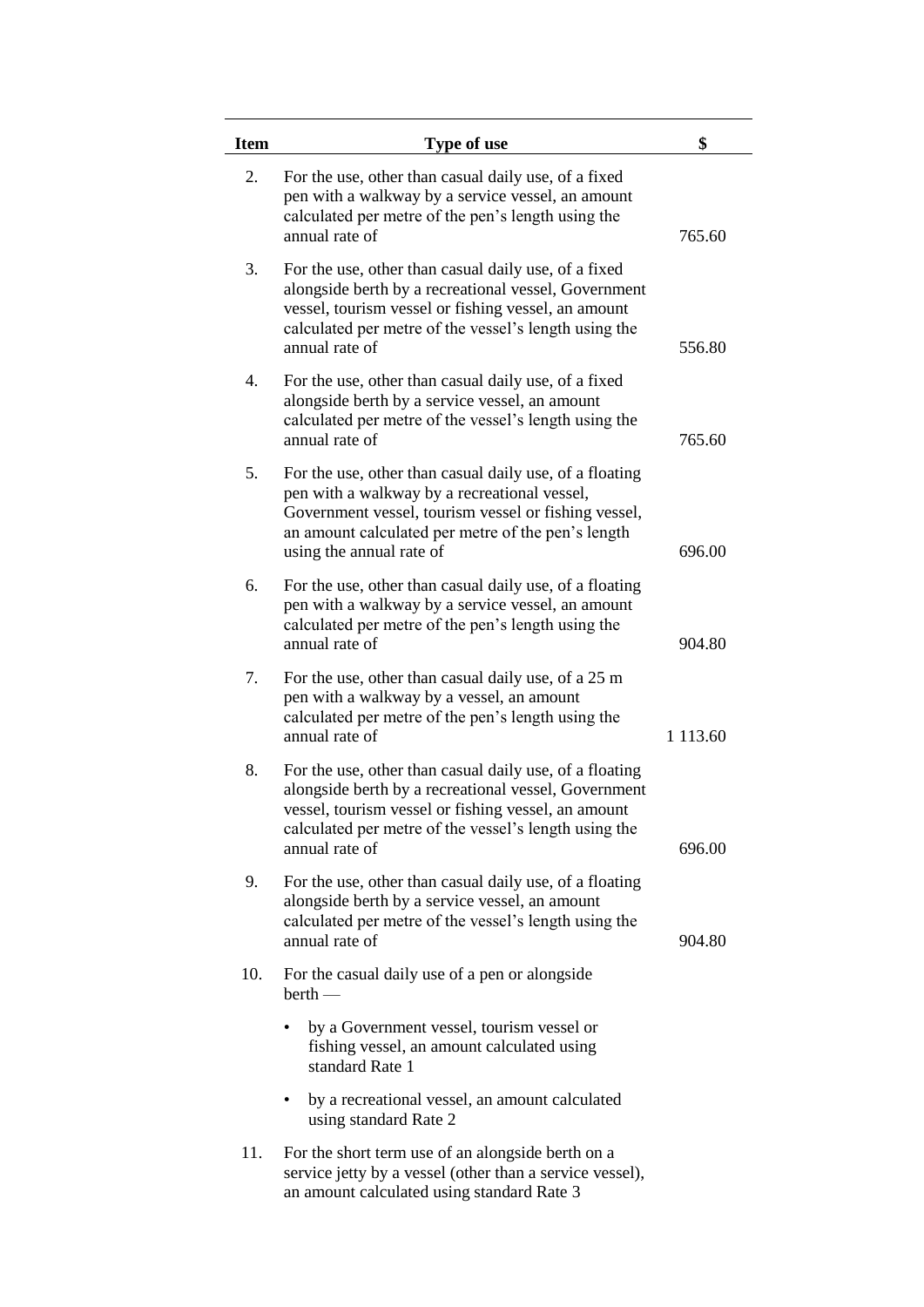| <b>Item</b> | <b>Type of use</b>                                                                                                                                                                               | \$     |
|-------------|--------------------------------------------------------------------------------------------------------------------------------------------------------------------------------------------------|--------|
| 12.         | For the casual daily use of a pen or alongside berth,<br>other than on a service jetty, by a service vessel, an<br>amount calculated per metre of the vessel's length<br>using the daily rate of | 12.35  |
| 13.         | For the use of a service jetty, other than while<br>refuelling, by a service vessel, an amount calculated<br>per metre of the vessel's length using the 6-hourly<br>rate of                      | 9.50   |
| 17.         | <b>Fremantle Fishing Boat Harbour</b>                                                                                                                                                            |        |
|             | This clause applies to the Fremantle Fishing Boat Harbour.<br>(1)                                                                                                                                |        |
|             | The berthing dues payable are set out in the Table.<br>(2)                                                                                                                                       |        |
|             | <b>Berthing</b>                                                                                                                                                                                  |        |
| <b>Item</b> | Type of use                                                                                                                                                                                      | \$     |
| 1.          | For the use, other than casual daily use, of a fixed<br>pen without a walkway —                                                                                                                  |        |
|             | by a commercial vessel, an amount calculated per<br>metre of the pen's length using the annual rate of                                                                                           | 487.20 |
|             | by a recreational vessel, an amount calculated per<br>٠<br>metre of the pen's length using the annual rate of                                                                                    | 487.20 |
| 2.          | For the use, other than casual daily use, of a fixed<br>alongside berth $-$                                                                                                                      |        |
|             | by a commercial vessel, an amount calculated per<br>metre of the vessel's length using the annual rate<br>of                                                                                     | 550.90 |
|             | by a recreational vessel, an amount calculated per<br>metre of the vessel's length using the annual rate<br>of                                                                                   | 556.80 |
| 3.          | For the use, other than casual daily use, of a floating<br>pen with a walkway by a vessel, an amount<br>calculated per metre of the pen's length using the<br>annual rate of                     | 696.00 |
| 4.          | For the use, other than casual daily use, of a floating<br>alongside berth by a vessel, an amount calculated per<br>metre of the vessel's length using the annual rate of                        | 696.00 |
| 5.          | For the casual daily use of a pen or alongside<br>$berth$ —                                                                                                                                      |        |
|             | by a commercial vessel, an amount calculated<br>using standard Rate 1                                                                                                                            |        |
|             | by a recreational vessel, an amount calculated<br>using standard Rate 2                                                                                                                          |        |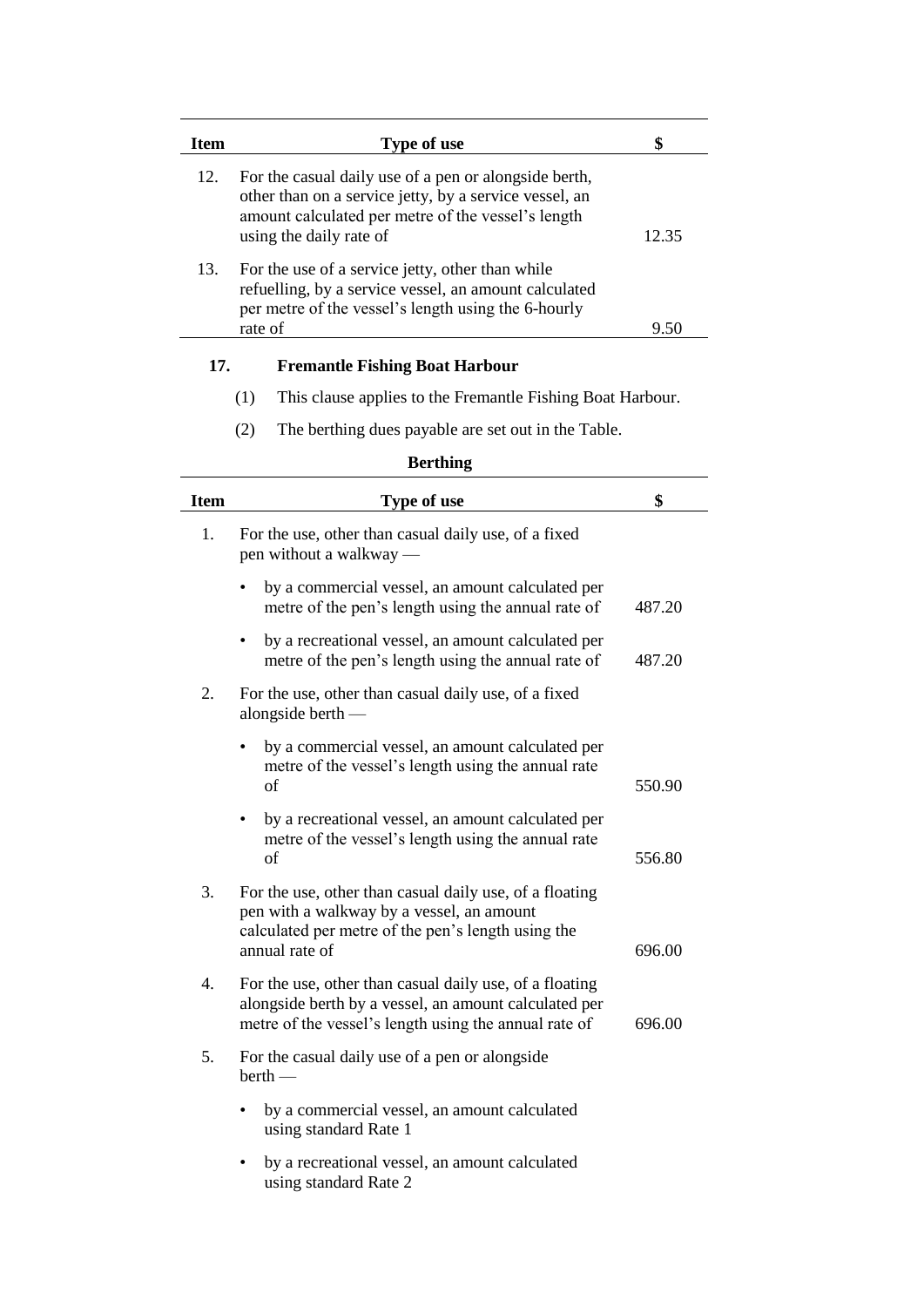| <b>Item</b> | Type of use                                                                                                                                                                  | \$     |  |  |
|-------------|------------------------------------------------------------------------------------------------------------------------------------------------------------------------------|--------|--|--|
| 6.          | For the short term use of a service jetty, an amount<br>calculated using standard Rate 3                                                                                     |        |  |  |
|             | 18.<br><b>Geraldton, Batavia Coast Boat Harbour</b>                                                                                                                          |        |  |  |
|             | (1)<br>This clause applies to the Batavia Coast Boat Harbour at<br>Geraldton.                                                                                                |        |  |  |
|             | (2)<br>The berthing dues payable are set out in the Table.                                                                                                                   |        |  |  |
|             | <b>Berthing</b>                                                                                                                                                              |        |  |  |
| <b>Item</b> | Type of use                                                                                                                                                                  | \$     |  |  |
| 1.          | For the use, other than casual daily use, of a floating<br>pen with a walkway by a vessel, an amount<br>calculated per metre of the pen's length using the<br>annual rate of | 696.00 |  |  |
| 2.          | For the use, other than casual daily use, of a floating<br>alongside berth by a vessel, an amount calculated per<br>metre of the vessel's length using the annual rate of    | 696.00 |  |  |
| 3.          | For the casual daily use of a pen or alongside<br>$berth$ —                                                                                                                  |        |  |  |
|             | by a commercial vessel, an amount calculated<br>using standard Rate 1                                                                                                        |        |  |  |

- by a recreational vessel, an amount calculated using standard Rate 2
- 4. For the short term use of a service jetty, an amount calculated using standard Rate 3

### **19. Green Head**

- (1) This clause applies to Green Head.
- (2) The berthing dues payable are set out in the Table.

| Item | Type of use                                                                              |
|------|------------------------------------------------------------------------------------------|
| 1.   | For the casual daily use of an alongside berth $-$                                       |
|      | by a commercial vessel, an amount calculated using standard<br>$\bullet$<br>Rate 1       |
|      | by a recreational vessel, an amount calculated using standard<br>$\bullet$<br>Rate 2     |
| 2.   | For the short term use of a service jetty, an amount calculated using<br>standard Rate 3 |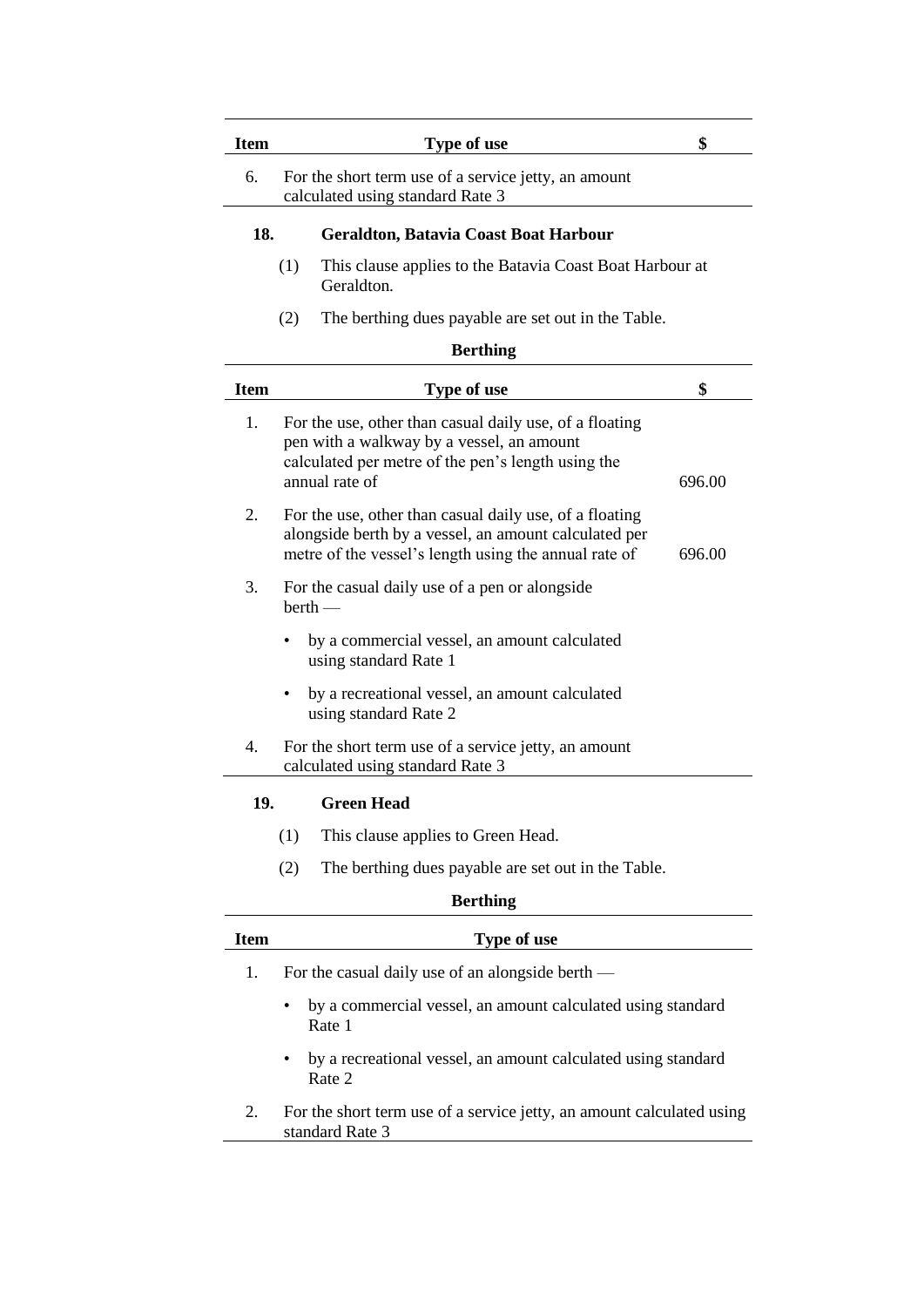# **20. Hopetoun**

- (1) This clause applies to Hopetoun.
- (2) The berthing dues payable are set out in the Table.

| <b>Berthing</b>                   |                                                                                          |  |
|-----------------------------------|------------------------------------------------------------------------------------------|--|
| <b>Item</b>                       | <b>Type of use</b>                                                                       |  |
| 1.                                | For the casual daily use of an alongside berth —                                         |  |
|                                   | by a commercial vessel, an amount calculated using standard<br>$\bullet$<br>Rate 1       |  |
|                                   | by a recreational vessel, an amount calculated using standard<br>$\bullet$<br>Rate 2     |  |
| 2.                                | For the short term use of a service jetty, an amount calculated using<br>standard Rate 3 |  |
| 21.<br><b>Jurien Boat Harbour</b> |                                                                                          |  |
|                                   | This clause applies to the Jurien Boat Harbour.<br>(1)                                   |  |
|                                   | The berthing dues payable are set out in the Table.<br>(2)                               |  |

| Item | Type of use                                                                                                                                                   | \$     |  |
|------|---------------------------------------------------------------------------------------------------------------------------------------------------------------|--------|--|
| 1.   | For the use, other than casual daily use, of a fixed<br>pen without a walkway, an amount calculated per<br>metre of the pen's length using the annual rate of | 487.20 |  |
| 2.   | For the use, other than casual daily use, of a fixed<br>alongside berth, an amount calculated per metre of<br>the vessel's length using the annual rate of    | 556.80 |  |
| 3.   | For the casual daily use of a pen or alongside<br>$berth$ —                                                                                                   |        |  |
|      | by a commercial vessel, an amount calculated<br>using standard Rate 1                                                                                         |        |  |
|      | by a recreational vessel, an amount calculated<br>using standard Rate 2                                                                                       |        |  |
| 4.   | For the short term use of a service jetty, an amount<br>calculated using standard Rate 3                                                                      |        |  |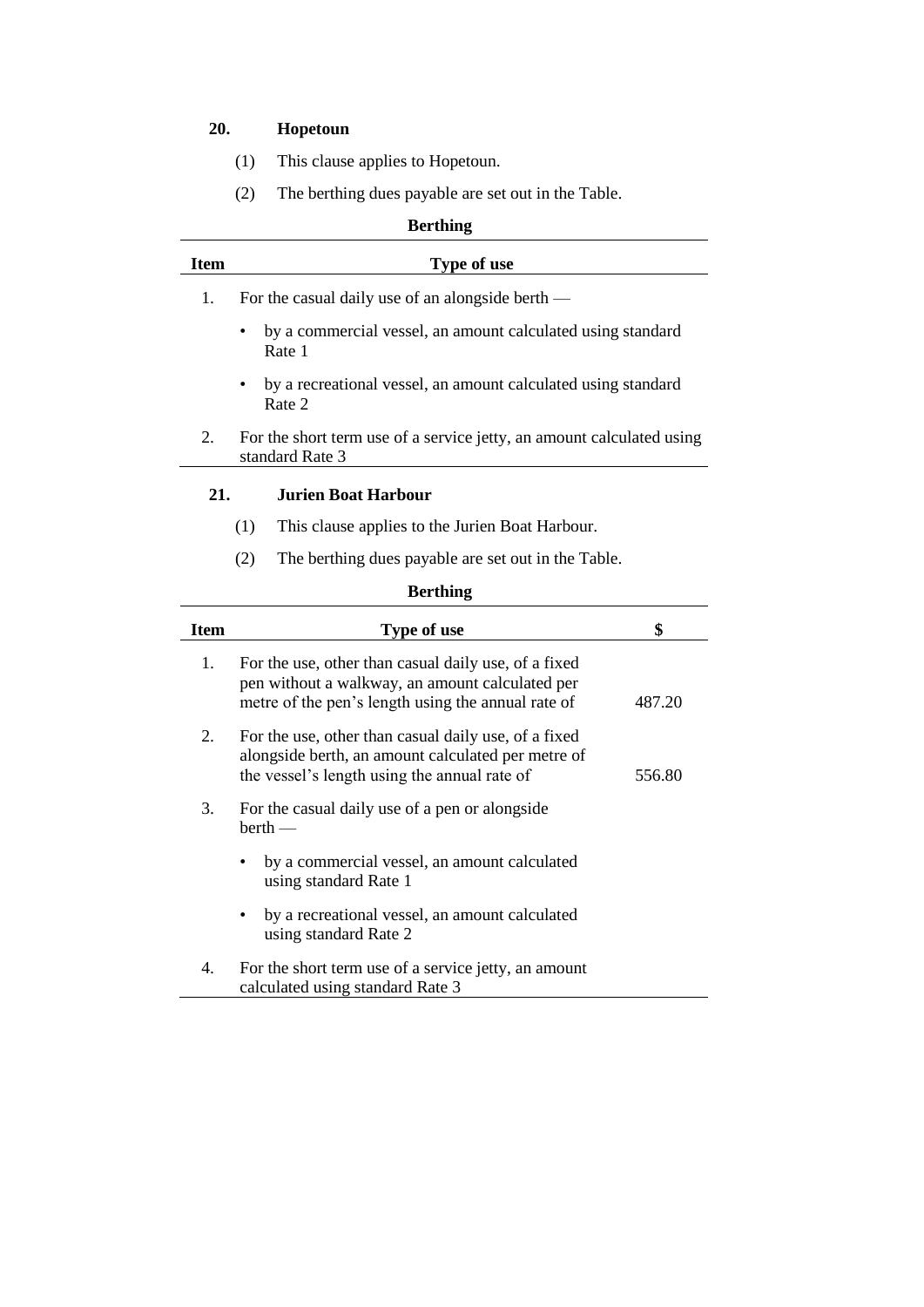# **22. Kalbarri Boat Harbour**

- (1) This clause applies to the Kalbarri Boat Harbour.
- (2) The berthing dues payable are set out in the Table.

#### **Berthing**

| <b>Item</b> | Type of use                                                                                                                                                | \$     |  |
|-------------|------------------------------------------------------------------------------------------------------------------------------------------------------------|--------|--|
| 1.          | For the use, other than casual daily use, of a fixed<br>pen with a walkway, an amount calculated per metre<br>of the pen's length using the annual rate of | 446.40 |  |
| 2.          | For the use, other than casual daily use, of a fixed<br>alongside berth, an amount calculated per metre of<br>the vessel's length using the annual rate of | 446.40 |  |
| 3.          | For the casual daily use of a pen or alongside<br>$berth$ —                                                                                                |        |  |
|             | by a commercial vessel, an amount calculated<br>using standard Rate 1                                                                                      |        |  |
|             | by a recreational vessel, an amount calculated<br>using standard Rate 2                                                                                    |        |  |
| 4.          | For the short term use of a service jetty, an amount<br>calculated using standard Rate 3                                                                   |        |  |
| 23.         | <b>Lancelin</b>                                                                                                                                            |        |  |
|             | (1)<br>This clause applies to Lancelin.                                                                                                                    |        |  |

(2) The berthing dues payable are set out in the Table.

| Item | <b>Type of use</b>                                                                       |
|------|------------------------------------------------------------------------------------------|
| 1.   | For the casual daily use of an alongside berth —                                         |
|      | by a commercial vessel, an amount calculated using standard<br>$\bullet$<br>Rate 1       |
|      | by a recreational vessel, an amount calculated using standard<br>$\bullet$<br>Rate 2     |
| 2.   | For the short term use of a service jetty, an amount calculated using<br>standard Rate 3 |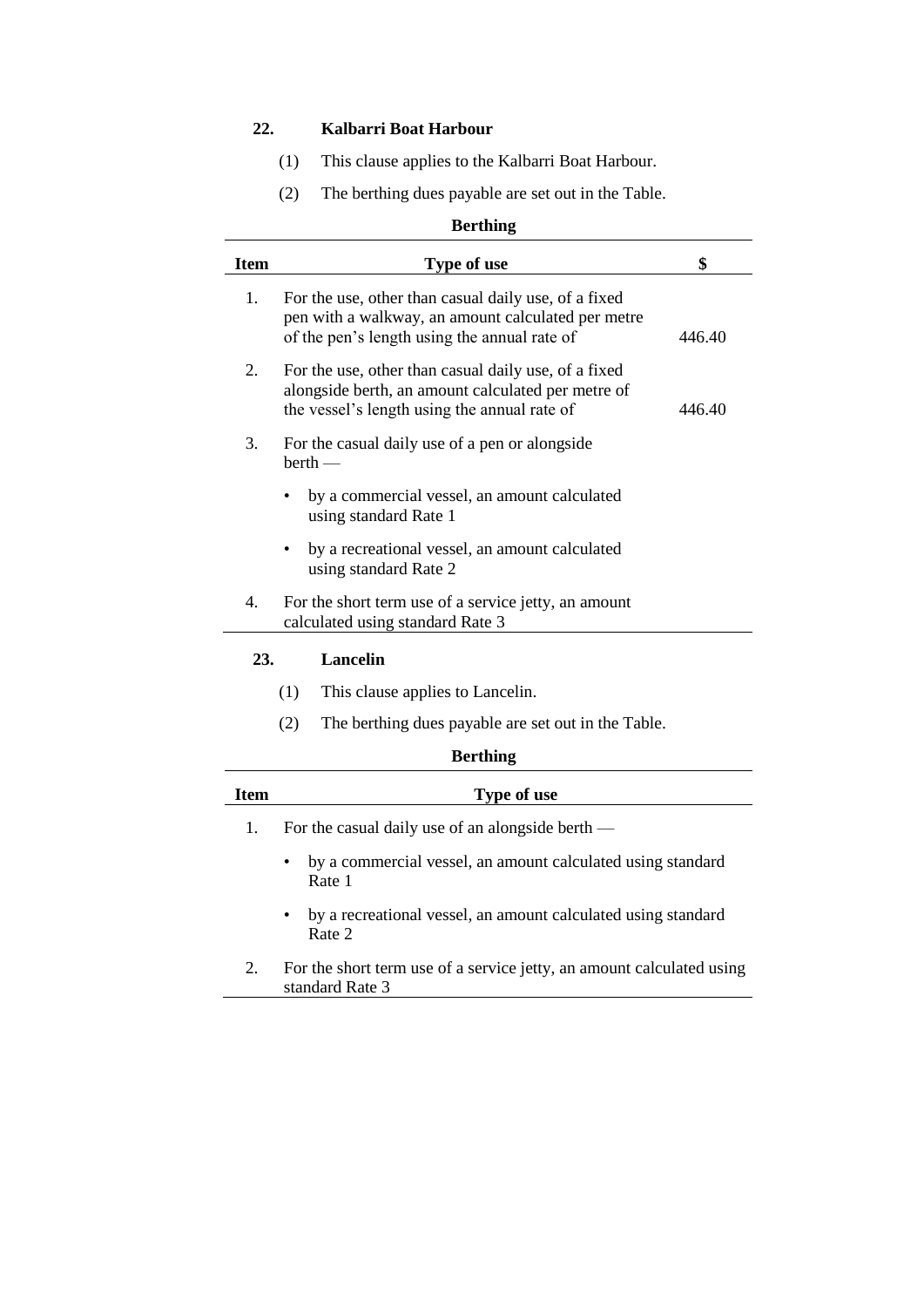# **24. Leeman**

- (1) This clause applies to Leeman.
- (2) The berthing dues payable are set out in the Table.

| <b>Berthing</b> |                                                                                          |  |
|-----------------|------------------------------------------------------------------------------------------|--|
| <b>Item</b>     | <b>Type of use</b>                                                                       |  |
| 1.              | For the casual daily use of an alongside berth $-$                                       |  |
|                 | by a commercial vessel, an amount calculated using standard<br>Rate 1                    |  |
|                 | by a recreational vessel, an amount calculated using standard<br>Rate 2                  |  |
| 2.              | For the short term use of a service jetty, an amount calculated<br>using standard Rate 3 |  |
| 25.             | <b>Onslow, Beadon Creek Boat Harbour</b>                                                 |  |
|                 | (1)<br>This clause applies to the Beadon Creek Boat Harbour at<br>Onslow.                |  |
|                 | In this clause a reference to a service yessel is a reference to<br>(2)                  |  |

- (2) In this clause a reference to a service vessel is a reference to any vessel other than a recreational vessel, Government vessel, tourism vessel or fishing vessel.
- (3) The berthing dues payable are set out in the Table.

| <b>Item</b> | Type of use                                                                                                                                                                                                                           | \$     |
|-------------|---------------------------------------------------------------------------------------------------------------------------------------------------------------------------------------------------------------------------------------|--------|
| 1.          | For the use, other than casual daily use, of a pile<br>mooring by a recreational vessel, Government<br>vessel, tourism vessel or fishing vessel, an amount<br>calculated per metre of the vessel's length using the<br>annual rate of | 278.40 |
| 2.          | For the use, other than casual daily use, of a pile<br>mooring by a service vessel, an amount calculated<br>per metre of the vessel's length using the annual rate<br>οf                                                              | 487.20 |
| 3.          | For the casual daily use of an alongside berth or pile<br>$\text{moving}$                                                                                                                                                             |        |
|             | by a Government vessel, tourism vessel or<br>fishing vessel, an amount calculated using<br>standard Rate 1                                                                                                                            |        |
|             | by a recreational vessel, an amount calculated<br>using standard Rate 2                                                                                                                                                               |        |
| 4.          | For the short term use of a service jetty by a vessel<br>(other than a service vessel), an amount calculated<br>using standard Rate 3                                                                                                 |        |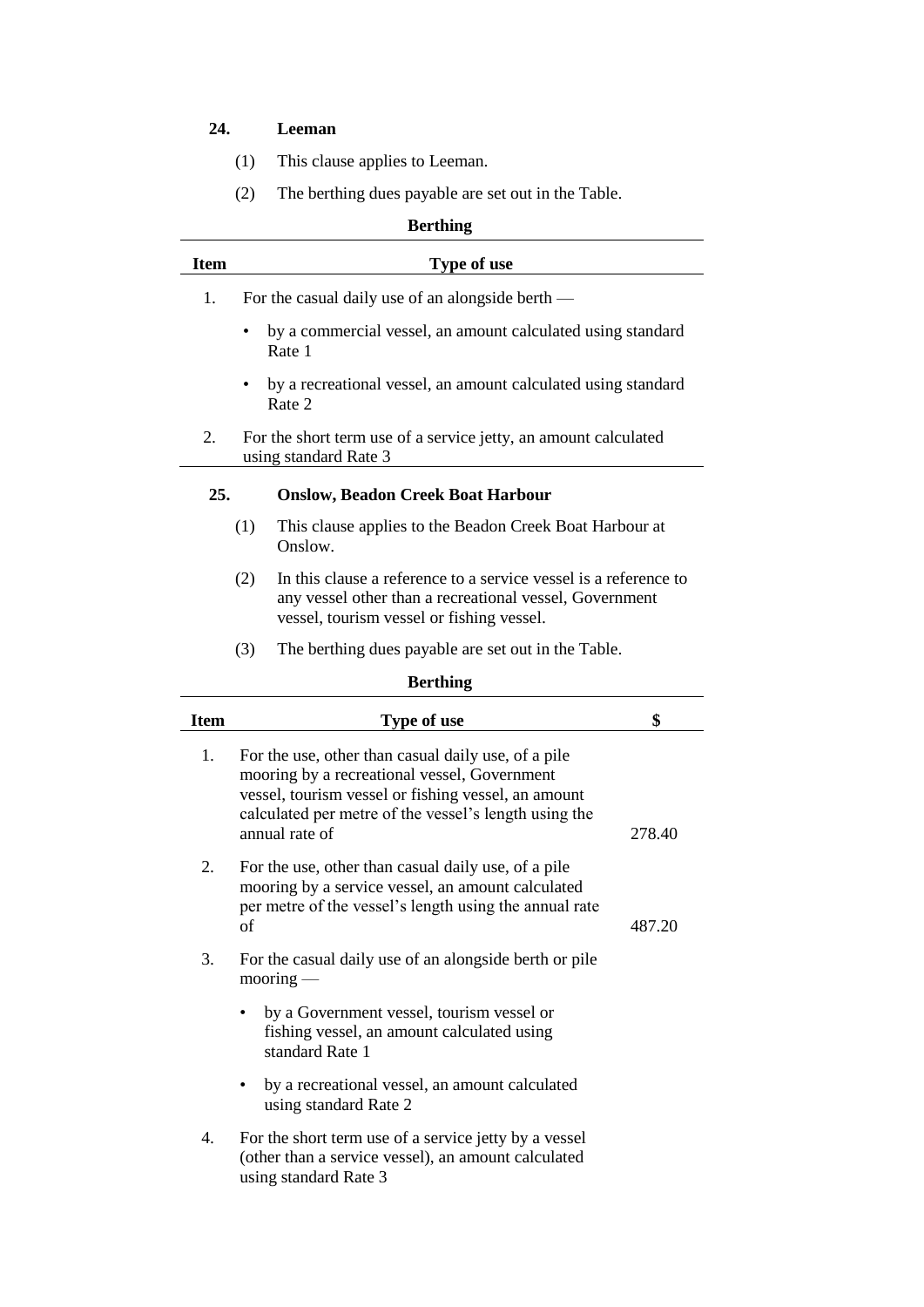| <b>Item</b> | Type of use                                                                                                                                                                                                                                                       | \$     |  |
|-------------|-------------------------------------------------------------------------------------------------------------------------------------------------------------------------------------------------------------------------------------------------------------------|--------|--|
| 5.          | For the casual daily use of a pile mooring by a<br>service vessel, an amount calculated per metre of the<br>vessel's length using the daily rate of                                                                                                               | 11.00  |  |
| 6.          | For the use, other than casual daily use, of a fixed<br>alongside berth by a recreational vessel, Government<br>vessel, tourism vessel or fishing vessel, an amount<br>calculated per metre of the vessel's length using the<br>monthly rate of<br>83.50          |        |  |
| 7.          | For the use, other than casual daily use, of a fixed<br>alongside berth by a recreational vessel, Government<br>vessel, tourism vessel or fishing vessel, an amount<br>calculated per metre of the vessel's length using the<br>weekly rate of                    | 25.05  |  |
| 8.          | For the use of the service jetty by a service vessel, an<br>amount calculated per metre of the vessel's length                                                                                                                                                    |        |  |
|             | using the 6-hourly rate of                                                                                                                                                                                                                                        | 9.50   |  |
| 26.         | <b>Point Samson, Johns Creek Boat Harbour</b>                                                                                                                                                                                                                     |        |  |
|             | (1)<br>This clause applies to the Johns Creek Boat Harbour at Point<br>Samson.                                                                                                                                                                                    |        |  |
|             | (2)<br>In this clause a reference to a service vessel is a reference to<br>any vessel other than a recreational vessel, Government<br>vessel, tourism vessel or fishing vessel.                                                                                   |        |  |
|             | (3)<br>The berthing dues payable are set out in the Table.                                                                                                                                                                                                        |        |  |
|             | <b>Berthing</b>                                                                                                                                                                                                                                                   |        |  |
| <b>Item</b> | Type of use                                                                                                                                                                                                                                                       | \$     |  |
| 1.          | For the use, other than casual daily use, of a fixed<br>alongside berth at a service jetty by a recreational<br>vessel, Government vessel, tourism vessel or fishing<br>vessel, an amount calculated per metre of the<br>vessel's length using the annual rate of | 556.80 |  |
| 2.          | For the use, other than casual daily use, of a fixed<br>alongside berth at a service jetty by a service vessel,<br>an amount calculated per metre of the vessel's length<br>using the annual rate of<br>765.60                                                    |        |  |
|             |                                                                                                                                                                                                                                                                   |        |  |

- 3. For the casual daily use of a berth at a service jetty
- by a Government vessel, tourism vessel or fishing vessel, an amount calculated using standard Rate 1
- 4. For the casual daily use of a service jetty by a recreational vessel, an amount calculated using standard Rate 2
- 5. For the short term use of a berth at a service jetty by a vessel (other than a service vessel), an amount calculated using standard Rate 3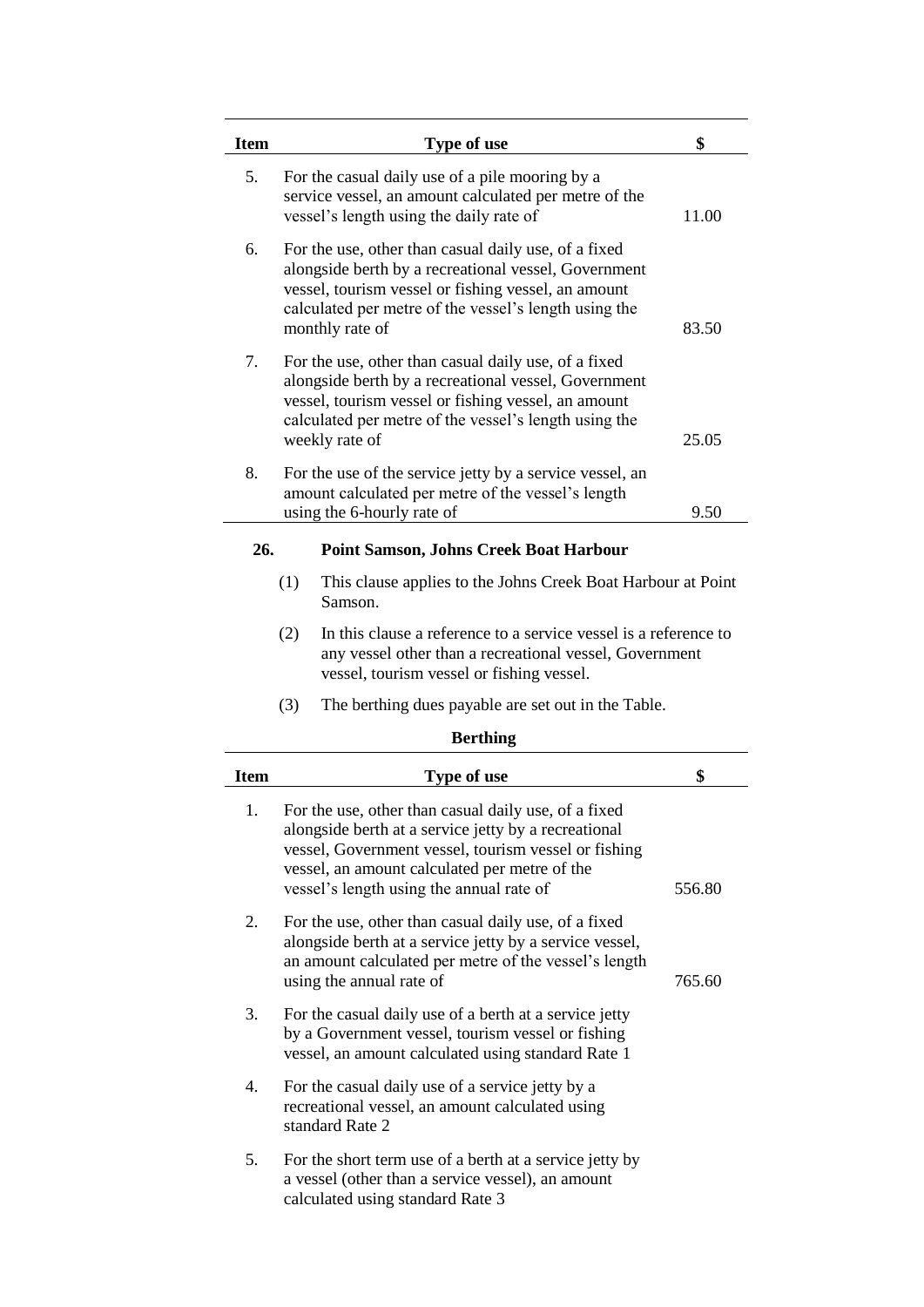| <b>Item</b> | <b>Type of use</b>                                                                                                                                                                  | \$     |
|-------------|-------------------------------------------------------------------------------------------------------------------------------------------------------------------------------------|--------|
| 6.          | For the use of a berth at a service jetty by a service                                                                                                                              |        |
|             | vessel, an amount calculated per metre of the                                                                                                                                       |        |
|             | vessel's length using the 6-hourly rate of                                                                                                                                          | 9.50   |
|             | (4)<br>The charges payable under regulation 96 are set out in the<br>Table.                                                                                                         |        |
|             | <b>Careening pad</b>                                                                                                                                                                |        |
| <b>Item</b> | Type of use                                                                                                                                                                         | \$     |
| 1.          | For the use of a careening pad by a vessel, an amount<br>per day of $-$                                                                                                             |        |
|             | if the vessel is 15 m or less in length                                                                                                                                             | 227.35 |
|             | if the vessel is over 15 m in length                                                                                                                                                | 331.90 |
|             |                                                                                                                                                                                     |        |
| 27.         | <b>Port Denison</b>                                                                                                                                                                 |        |
|             | (1)<br>This clause applies to Port Denison.                                                                                                                                         |        |
|             | (2)<br>The berthing dues payable are set out in the Table.                                                                                                                          |        |
|             | <b>Berthing</b>                                                                                                                                                                     |        |
| <b>Item</b> | Type of use                                                                                                                                                                         | \$     |
| 1.          | For the use, other than casual daily use, of a fixed<br>pen with a walkway, an amount calculated per metre<br>of the pen's length using the annual rate of                          | 460.40 |
| 2.          | For the casual daily use of an alongside berth by a<br>commercial vessel, an amount calculated using<br>standard Rate 1                                                             |        |
| 3.          | For the casual daily use of a pen or alongside berth<br>by a recreational vessel, an amount calculated using<br>standard Rate 2                                                     |        |
| 4.          | For the short term use of a service jetty by a vessel<br>for which neither a swing mooring fee nor charge in<br>item 1 has been paid, an amount calculated using<br>standard Rate 3 |        |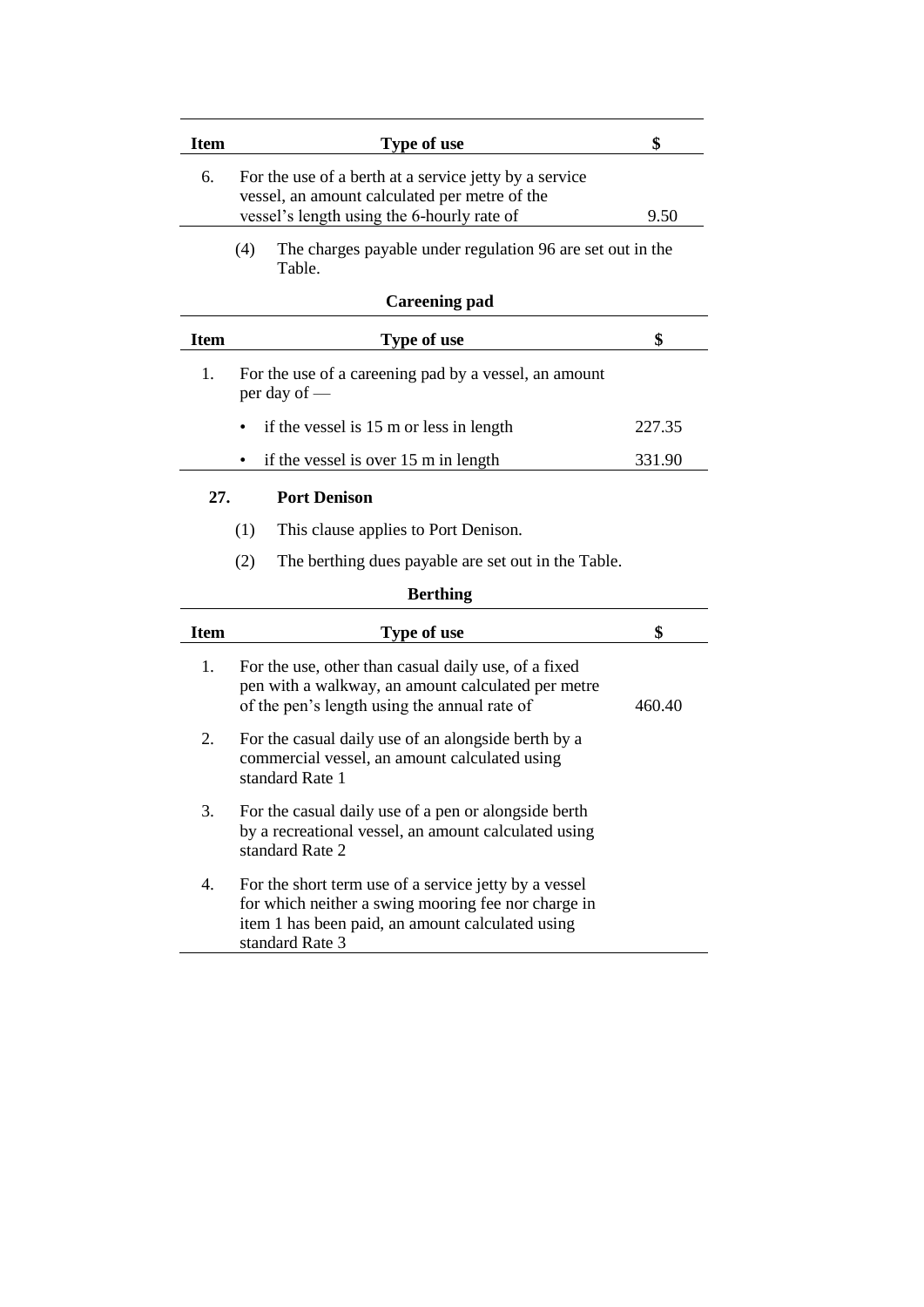# **28. Port Gregory**

- (1) This clause applies to Port Gregory.
- (2) The berthing dues payable are set out in the Table.

|             | <b>Berthing</b>                                                                          |
|-------------|------------------------------------------------------------------------------------------|
| <b>Item</b> | <b>Type of use</b>                                                                       |
| 1.          | For the casual daily use of an alongside berth —                                         |
|             | by a commercial vessel, an amount calculated using standard<br>Rate 1                    |
|             | by a recreational vessel, an amount calculated using standard<br>Rate 2                  |
| 2.          | For the short term use of a service jetty, an amount calculated using<br>standard Rate 3 |
| <b>29.</b>  | <b>Two Rocks Marina</b>                                                                  |
|             | (1)<br>This clause applies to the Two Rocks Marina.                                      |
|             | The berthing dues payable are set out in the Table.<br>(2)                               |
|             |                                                                                          |

| <b>Item</b> | Type of use                                                                                                                                                   | \$     |
|-------------|---------------------------------------------------------------------------------------------------------------------------------------------------------------|--------|
| 1.          | For the use, other than casual daily use, of a fixed<br>pen with a walkway, an amount calculated per metre<br>of the pen's length using the annual rate of    | 556.80 |
| 2.          | For the use, other than casual daily use, of a fixed<br>pen without a walkway, an amount calculated per<br>metre of the pen's length using the annual rate of | 487.20 |
| 3.          | For the use, other than casual daily use, of a floating<br>pen with a walkway, an amount calculated per metre<br>of the pen's length using the annual rate of | 696.00 |
| 4.          | For the use, other than casual daily use, of a fixed<br>alongside berth, an amount calculated per metre of<br>the vessel's length using the annual rate of    | 556.80 |
| 5.          | For the use, other than casual daily use, of a floating<br>alongside berth, an amount calculated per metre of<br>the vessel's length using the annual rate of | 696.00 |
| 6.          | For the casual daily use of a pen or alongside<br>$berth$ —                                                                                                   |        |
|             | by a commercial vessel, an amount calculated<br>using standard Rate 1                                                                                         |        |
|             | by a recreational vessel, an amount calculated<br>using standard Rate 2                                                                                       |        |
| 7.          | For the short term use of a service jetty, an amount<br>calculated using standard Rate 3                                                                      |        |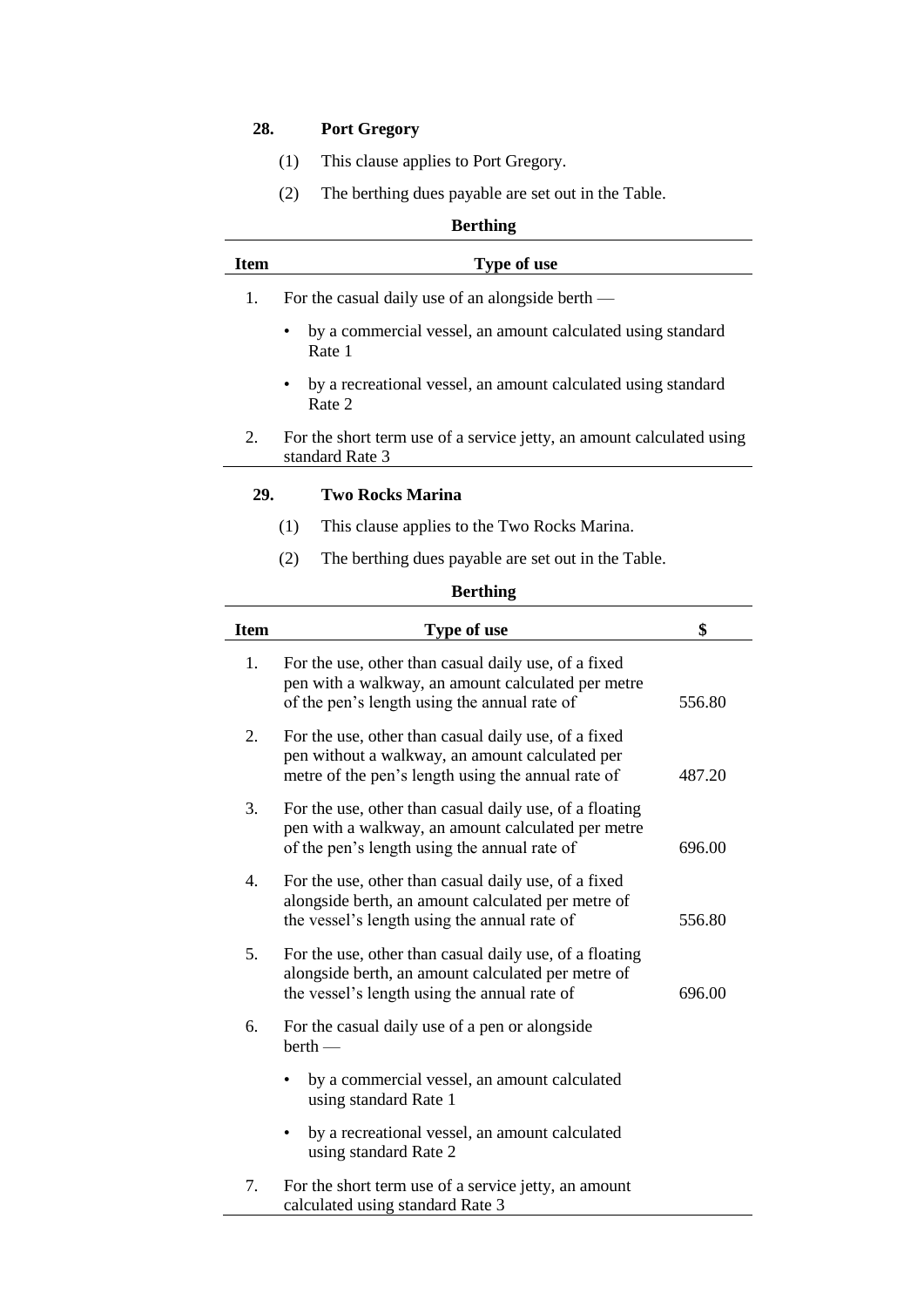# **Division 3 — State-wide charges**

# **30. Living on vessel**

- $(1)$  In this clause *enhanced facilities* means toilet, shower and laundry facilities.
- (2) The charges relating to living on a vessel in a berth, mooring or pen at or near a jetty at a place mentioned in this Schedule or the Port of Perth are set out in the Table.

|             | <b>Living on vessel</b>                                                                   |        |
|-------------|-------------------------------------------------------------------------------------------|--------|
| <b>Item</b> | <b>Service</b>                                                                            | \$     |
| 1.          | For living on a vessel $-$                                                                |        |
|             | without enhanced facilities, an amount calculated<br>using the monthly rate per vessel of | 51.60  |
|             | with enhanced facilities, an amount calculated<br>using the monthly rate per vessel of    | 157.20 |
| 31.         | <b>Electricity supply</b>                                                                 |        |
|             | The charges for electricity supply to a vessel in a place are.<br>set out in the Table.   |        |
|             | <b>Electricity supply</b>                                                                 |        |
| <b>Item</b> | <b>Service</b>                                                                            | \$     |
| 1.          | For electricity supply that is $-$                                                        |        |
|             | single phase (metered)                                                                    | Cost   |
|             | 3-phase (whether metered or unmetered)                                                    | Cost   |
| 32.         | <b>Water supply</b>                                                                       |        |
|             | The charge for water supply to a vessel in a place is set out<br>in the Table.            |        |
|             | <b>Water supply</b>                                                                       |        |
| <b>Item</b> | <b>Service</b>                                                                            | \$     |

1. For water supply (metered) Cost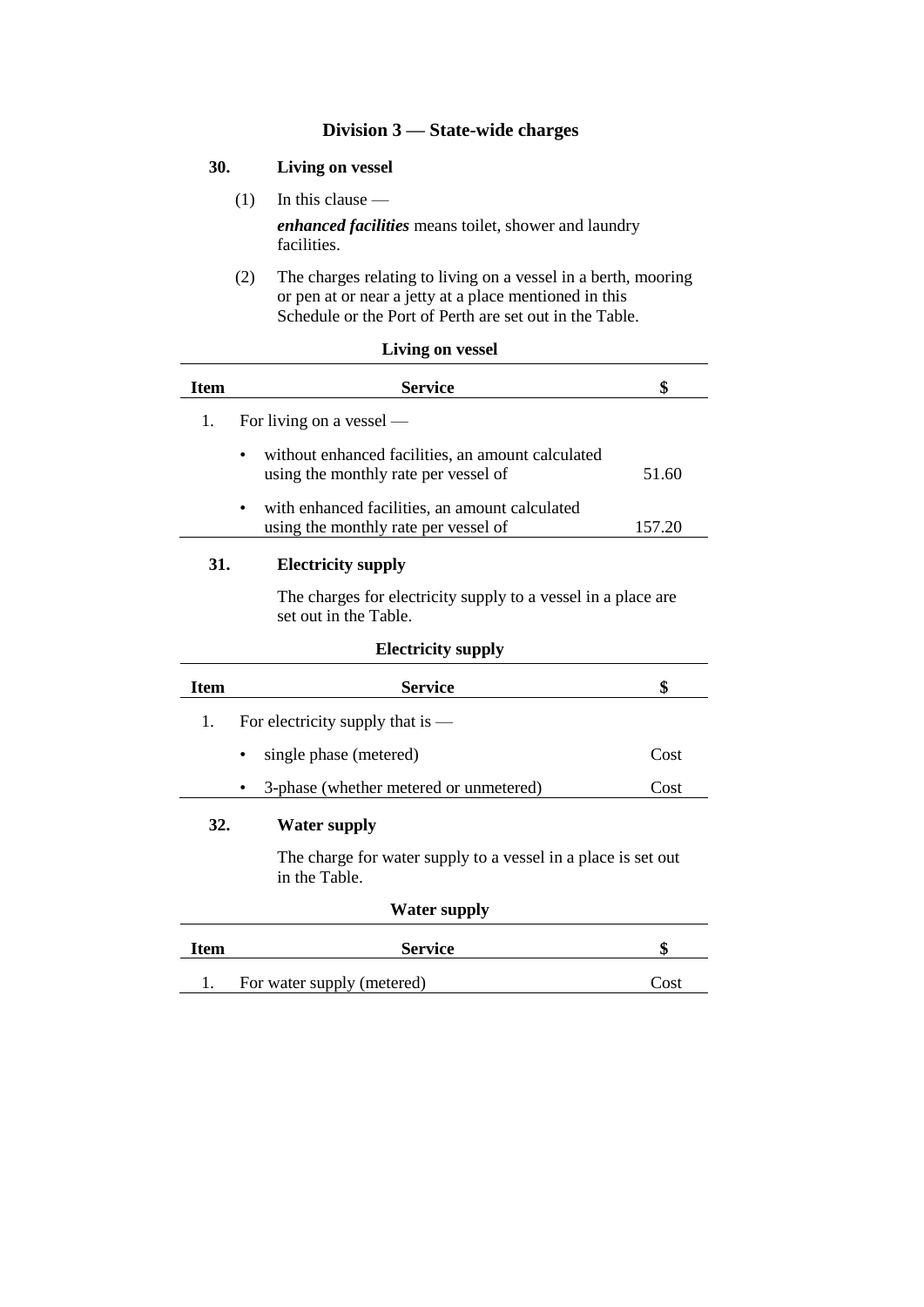# **33. Rubbish removal**

The charges payable under regulation 53A are set out in the Table.

|             | <b>Rubbish removal</b>                                                                                                                                 |       |  |
|-------------|--------------------------------------------------------------------------------------------------------------------------------------------------------|-------|--|
| <b>Item</b> | <b>Service</b>                                                                                                                                         | \$    |  |
| 1.          | For rubbish removal —                                                                                                                                  |       |  |
|             | excess quantity, or from a source other than a<br>vessel for which charges for using the harbour<br>have been paid, per half skip supplied and emptied | Cost  |  |
|             | waste oil from vessels in excess of 150 L                                                                                                              | Cost  |  |
|             | waste oil drum or other container not removed by<br>owner, per drum or container                                                                       | Cost  |  |
|             | rubbish not put in supplied bins                                                                                                                       | Cost  |  |
| 34.         | Passengers and cargo                                                                                                                                   |       |  |
|             | The charges payable for the loading and unloading of<br>passengers and cargo are set out in the Table.                                                 |       |  |
|             | Passengers and cargo                                                                                                                                   |       |  |
| <b>Item</b> | <b>Service</b>                                                                                                                                         | \$    |  |
| 1.          | For the use of a pen, berth or service jetty by a cruise<br>liner transfer vessel to load or unload passengers —                                       |       |  |
|             | an amount calculated per metre of the vessel's<br>length using the daily rate of                                                                       | 11.60 |  |
|             | plus a charge per passenger of                                                                                                                         | 4.80  |  |
| 2.          | For the loading or unloading of general cargo from or<br>to a vessel at a service jetty, or an appurtenant area, an                                    |       |  |

|    | to a vesser at a service jetty, or an appurtenant area, an<br>amount calculated per tonne, per cubic metre, or per<br>kilolitre, using the rate of | 7.60 |
|----|----------------------------------------------------------------------------------------------------------------------------------------------------|------|
| 3. | If a vessel is lifted at a service jetty, or an appurtenant<br>area, an amount calculated per metre of the vessel's                                |      |

### **35. Floating dinghy pens**

The charge payable for the use of a floating dinghy pen at a place is \$413.10 per vessel per year.

length using the rate of 16.90

### **36. Use of jetty hardstand or appurtenant area**

The charge payable for the use of a service jetty hardstand or appurtenant area for storage or maintenance is calculated per m<sup>2</sup> using the daily rate of \$2.00.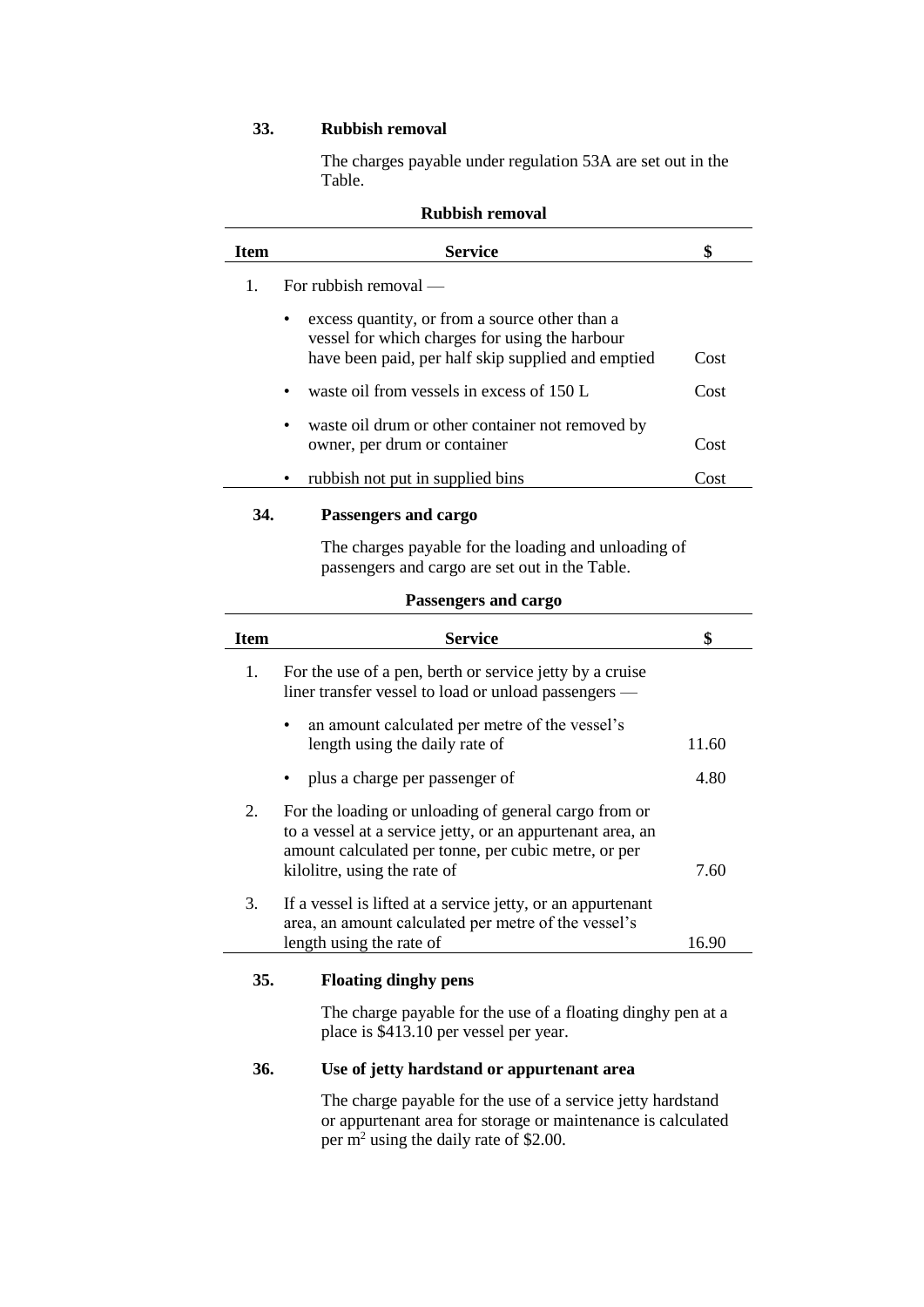# **13. Schedule 2 replaced**

Delete Schedule 2 and insert:

# **Schedule 2 — Fuel oil wharfage**

 $[r. 11B(2)]$ 

# **1. Wharfage for fuel oil**

The wharfage rate to be paid for fuel oil under regulation 11B(2) at a place listed in the Table is set out opposite the place.

| <b>Item</b> | <b>Place</b>                                 | \$/L  |
|-------------|----------------------------------------------|-------|
| 1.          | Albany, at Albany Waterfront Marina          | 0.062 |
| 2.          | Albany, at Emu Point Boat Harbour            | 0.062 |
| 3.          | Augusta Boat Harbour                         | 0.062 |
| 4.          | <b>Barrack Street Jetty</b>                  | 0.062 |
| 5.          | <b>Bremer Bay</b>                            | 0.062 |
| 6.          | Bunbury, at Casuarina Boat Harbour           | 0.062 |
| 7.          | Carnarvon                                    | 0.062 |
| 8.          | Cervantes                                    | 0.062 |
| 9.          | Denham                                       | 0.062 |
| 10.         | Esperance                                    | 0.062 |
| 11.         | Exmouth                                      | 0.062 |
| 12.         | Fremantle, at Fremantle Fishing Boat Harbour | 0.062 |
| 13.         | Green Head                                   | 0.062 |
| 14.         | Hillarys Boat Harbour                        | 0.062 |
| 15.         | Hopetoun                                     | 0.062 |
| 16.         | Jurien                                       | 0.062 |
| 17.         | Kalbarri                                     | 0.062 |
| 18.         | Lancelin                                     | 0.062 |
| 19.         | Leeman                                       | 0.062 |
| 20.         | Onslow, at Beadon Creek Boat Harbour         | 0.062 |
| 21.         | Point Samson, at Johns Creek Boat Harbour    | 0.062 |
| 22.         | Port Denison                                 | 0.062 |
| 23.         | Port Gregory                                 | 0.062 |

# **Wharfage for fuel oil**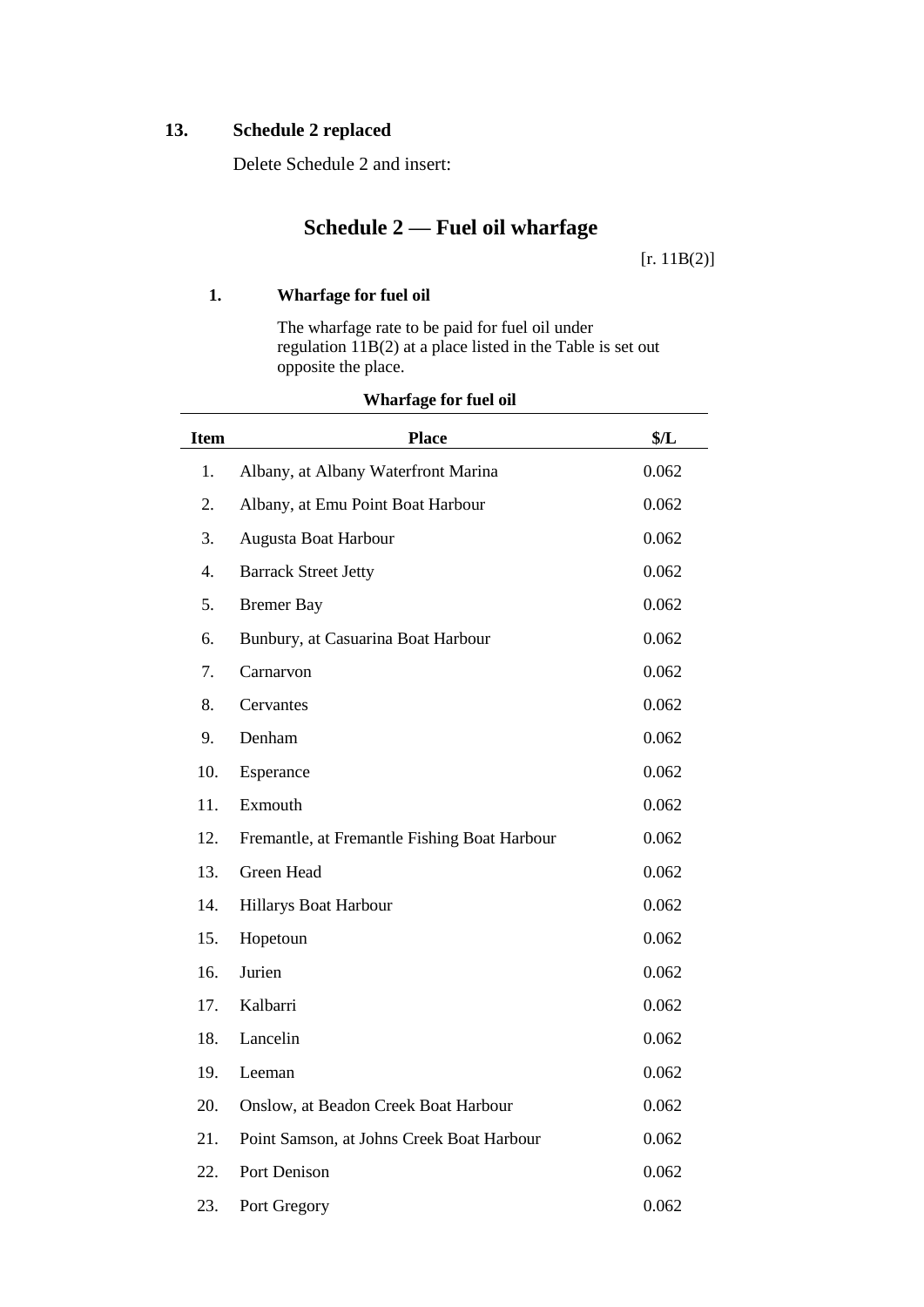| Item | <b>Place</b>     | \$/L  |
|------|------------------|-------|
| 24.  | Two Rocks Marina | 0.062 |

### **14. Schedule 3 clause 2 replaced**

Delete Schedule 3 clause 2 and insert:

#### **2. Standard rates for this Schedule**

In this Schedule, the following rates are standard rates —

#### **Rate 1: a casual daily rate of \$8.00 per metre of the vessel's length**

Typically used to calculate the standard daily rate for casual use of a pen or alongside berth (whether or not the alongside berth is on a service jetty) for a commercial vessel.

#### **Rate 2: a casual daily rate of \$57.00**

Typically used to calculate the standard daily rate for casual use of a pen or alongside berth (whether or not the alongside berth is on a service jetty) for a recreational vessel.

#### **Rate 3: an annual rate of \$91.40 per metre of the vessel's length**

Typically used to calculate the standard annual rate for short term use of a service jetty for a vessel.

# **15. Schedule 3 Divisions 2 and 3 replaced**

Delete Schedule 3 Divisions 2 and 3 and insert:

### **Division 2 — Charges for jetties on Swan and Canning Rivers**

### **6. Barrack Street and Mends Street jetties**

- (1) This clause applies to jetties at Barrack Street and Mends Street.
- (2) The charge payable under regulation 72 for a permit to use a jetty is set out in the Table.

|      | <b>Jetty permits</b>                                                                                                           |  |  |
|------|--------------------------------------------------------------------------------------------------------------------------------|--|--|
| Item | Type of use                                                                                                                    |  |  |
|      | For a vessel for 12 months — the higher of \$4 854.75 and the result<br>of the following calculation $-$                       |  |  |
|      | \$67.85 per passenger calculated on the vessel's passenger<br>$\bullet$<br>carrying capacity under its highest class of survey |  |  |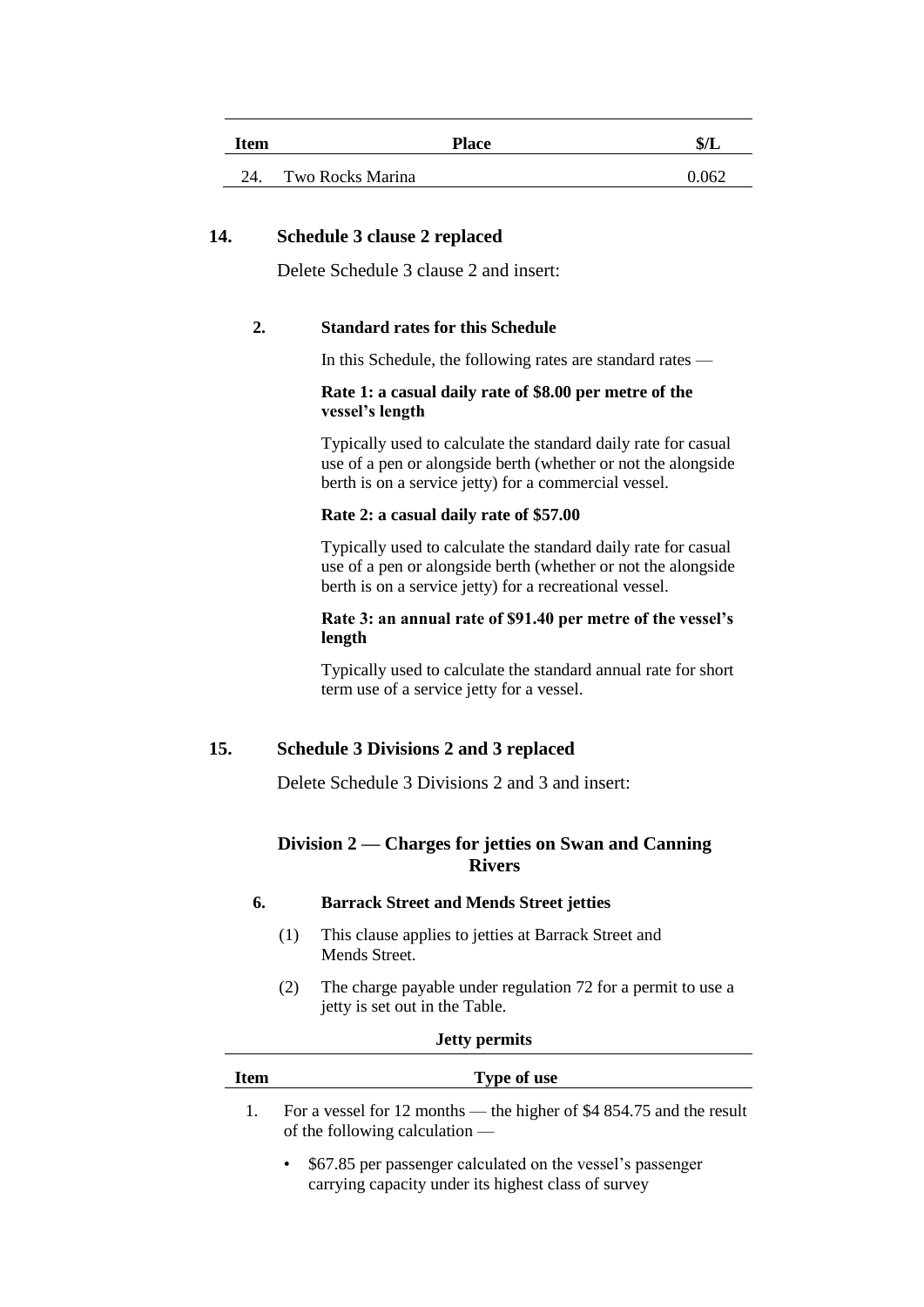| Item        | <b>Type of use</b>                                                                                                        |
|-------------|---------------------------------------------------------------------------------------------------------------------------|
|             | $plus$ —                                                                                                                  |
|             | for a vessel less than 35 m long, the higher of \$8 737.65<br>$\circ$<br>and \$485.40 per metre of the vessel's length;   |
|             | for a vessel 35 m long or over, \$776.75 per metre of the<br>$\circ$<br>vessel's length                                   |
|             | $minus -$                                                                                                                 |
|             | \$6795.95<br>O                                                                                                            |
|             | (3)<br>The charge payable under regulation 78A for the removal of<br>sullage from a vessel is \$98.95 per pump out.       |
|             | (4)<br>Subclause (3) does not apply if the charge referred to in<br>subclause (2) has been paid in respect of the vessel. |
| 7.          | <b>Other jetties on Swan and Canning Rivers</b>                                                                           |
|             | (1)<br>This clause applies to jetties on the Swan and Canning<br>Rivers, other than at Barrack Street or Mends Street.    |
|             | (2)<br>The charge payable under regulation 72 for a permit to use a<br>jetty is set out in the Table.                     |
|             | <b>Jetty permits</b>                                                                                                      |
| <b>Item</b> | Type of use                                                                                                               |
| 1.          | For short term use by a vessel, an amount calculated using standard<br>Rate 3                                             |

# **Division 3 — Charges for other places**

### **8. Fremantle, Challenger Boat Harbour**

- (1) This clause applies to the Challenger Boat Harbour at Fremantle.
- (2) The charges payable under regulation 72 for a permit to use a pen or alongside berth are set out in the Table.

# **Pen and berth permits**

| <b>Item</b> | Type of use                                                                                                                     |        |
|-------------|---------------------------------------------------------------------------------------------------------------------------------|--------|
| 1.          | For the use of a fixed pen with a walkway, an amount<br>calculated per metre of the pen's length using the annual<br>rate of    | 556.80 |
| 2.          | For the use of a fixed pen without a walkway, an<br>amount calculated per metre of the pen's length using<br>the annual rate of | 487.20 |
| 3.          | For the use of a fixed alongside berth, an amount<br>calculated per metre of the vessel's length using the<br>annual rate of    |        |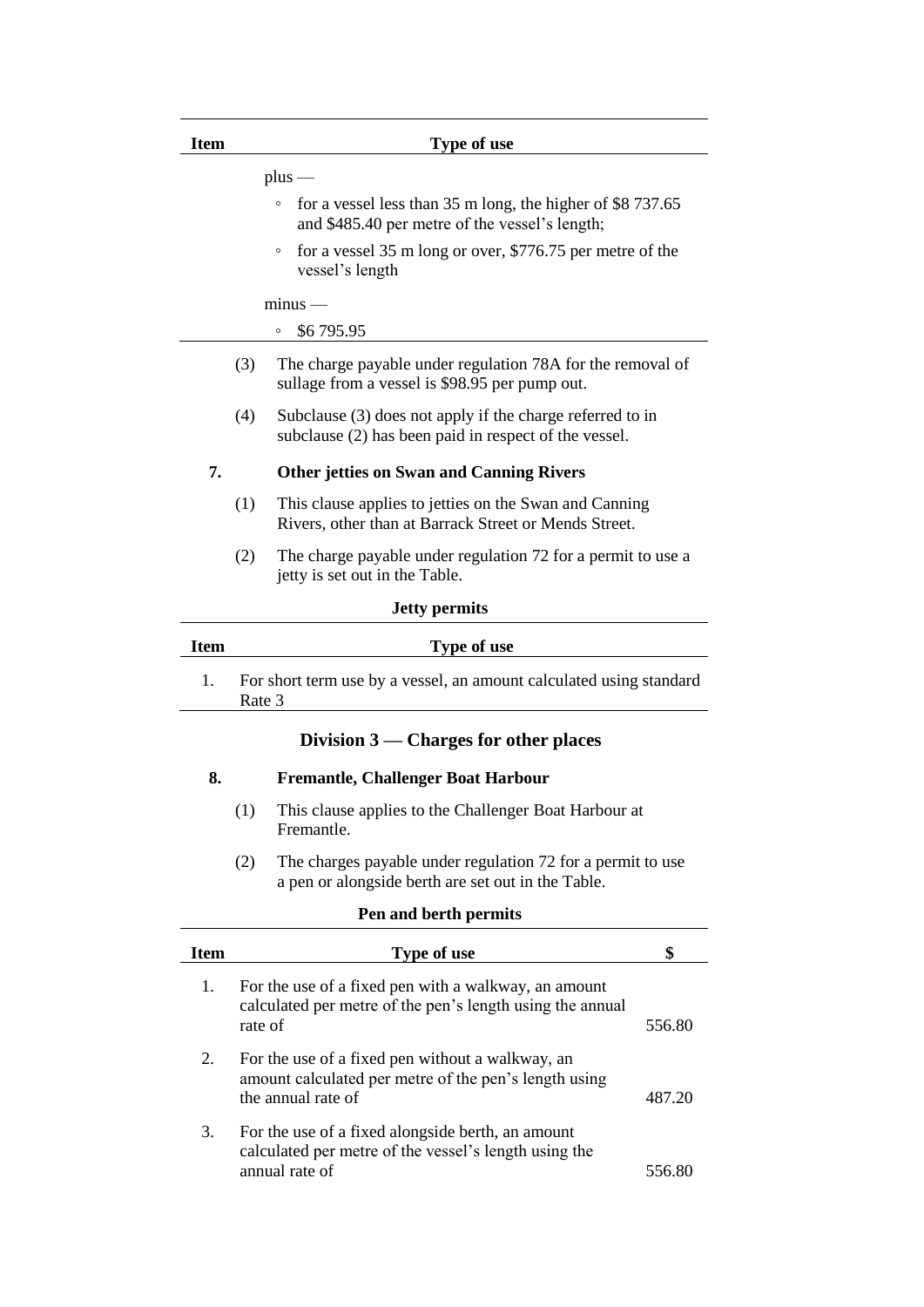| <b>Item</b>    |                                                                                                                                 | Type of use                                                                                                                                                   | \$     |
|----------------|---------------------------------------------------------------------------------------------------------------------------------|---------------------------------------------------------------------------------------------------------------------------------------------------------------|--------|
| 4.             | For the casual daily use of a pen or alongside berth by a<br>recreational vessel, an amount calculated using standard<br>Rate 2 |                                                                                                                                                               |        |
| 9.             |                                                                                                                                 | <b>Hillarys Boat Harbour</b>                                                                                                                                  |        |
|                | (1)                                                                                                                             | This clause applies to the Hillarys Boat Harbour.                                                                                                             |        |
|                | (2)                                                                                                                             | The charges payable under regulation 72 for a permit to use<br>a pen, alongside berth or service jetty are set out in the<br>Table.                           |        |
|                |                                                                                                                                 | Pen, berth and jetty permits                                                                                                                                  |        |
| <b>Item</b>    |                                                                                                                                 | Type of use                                                                                                                                                   | \$     |
| 1.             |                                                                                                                                 | For the use, other than casual daily use, of a fixed pen<br>with a walkway, an amount calculated per metre of the<br>pen's length using the annual rate of    | 556.80 |
| $\overline{2}$ |                                                                                                                                 | For the use, other than casual daily use, of a floating pen<br>with a walkway, an amount calculated per metre of the<br>pen's length using the annual rate of | 696.00 |
| 3.             |                                                                                                                                 | For the use, other than casual daily use, of a floating<br>alongside berth, an amount calculated per metre of the<br>vessel's length using the annual rate of | 696.00 |
| 4.             | $berth$ —                                                                                                                       | For the casual daily use of a pen or an alongside                                                                                                             |        |
|                |                                                                                                                                 | by a commercial vessel, an amount calculated using<br>standard Rate 1                                                                                         |        |
|                |                                                                                                                                 | by a recreational vessel, an amount calculated using<br>standard Rate 2                                                                                       |        |
|                |                                                                                                                                 |                                                                                                                                                               |        |

- (1) This clause applies to Jervoise Bay.
- (2) The charges payable under regulation 72 for a permit to use a pile mooring are set out in the Table.